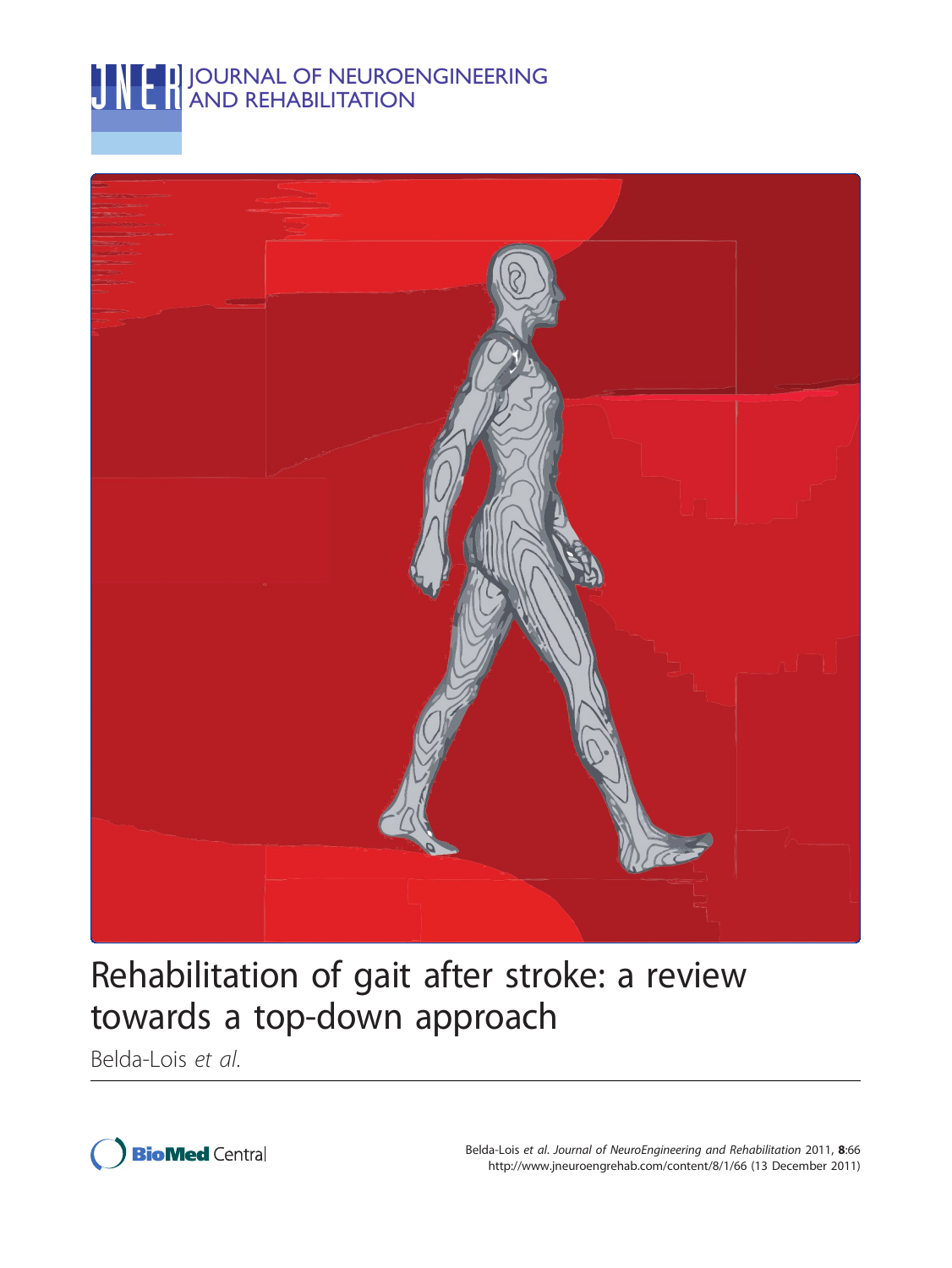**REVIEW CONSTRUCTION CONSTRUCTION CONSTRUCTS** 

## Rehabilitation of gait after stroke: a review towards a top-down approach

Juan-Manuel Belda-Lois<sup>1,2\*</sup>, Silvia Mena-del Horno<sup>1</sup>, Ignacio Bermejo-Bosch<sup>1,2</sup>, Juan C Moreno<sup>3</sup>, José L Pons<sup>3</sup> , Dario Farina<sup>4</sup>, Marco Iosa<sup>5</sup>, Marco Molinari<sup>5</sup>, Federica Tamburella<sup>5</sup>, Ander Ramos<sup>6,7</sup>, Andrea Caria<sup>6</sup> י<br>, Teodoro Solis-Escalante<sup>8</sup>, Clemens Brunner<sup>8</sup> and Massimiliano Rea<sup>6</sup>

## Abstract

This document provides a review of the techniques and therapies used in gait rehabilitation after stroke. It also examines the possible benefits of including assistive robotic devices and brain-computer interfaces in this field, according to a top-down approach, in which rehabilitation is driven by neural plasticity. The methods reviewed comprise classical gait rehabilitation techniques (neurophysiological and motor learning approaches), functional electrical stimulation (FES), robotic devices, and brain-computer interfaces (BCI). From the analysis of these approaches, we can draw the following conclusions. Regarding classical rehabilitation techniques, there is insufficient evidence to state that a particular approach is more effective in promoting gait recovery than other. Combination of different rehabilitation strategies seems to be more effective than overground gait training alone. Robotic devices need further research to show their suitability for walking training and their effects on over-ground gait. The use of FES combined with different walking retraining strategies has shown to result in improvements in hemiplegic gait. Reports on non-invasive BCIs for stroke recovery are limited to the rehabilitation of upper limbs; however, some works suggest that there might be a common mechanism which influences upper and lower limb recovery simultaneously, independently of the limb chosen for the rehabilitation therapy. Functional near infrared spectroscopy (fNIRS) enables researchers to detect signals from specific regions of the cortex during performance of motor activities for the development of future BCIs. Future research would make possible to analyze the impact of rehabilitation on brain plasticity, in order to adapt treatment resources to meet the needs of each patient and to optimize the recovery process.

### Introduction

Stroke is one of the principal causes of morbidity and mortality in adults in the developed world and the leading cause of disability in all industrialized countries. Stroke incidence is approximately one million per year in the European Union and survivors can suffer several neurological deficits or impairments, such as hemiparesis, communication disorders, cognitive deficits or disorders in visuo-spatial perception [\[1,2](#page-14-0)].

These impairments have an important impact in patient's life and considerable costs for health and social services [\[3](#page-14-0)]. Moreover, after completing standard rehabilitation, approximately 50%-60% of stroke patients still

<sup>1</sup>Instituto de Biomecánica de Valencia, Universitat Politécnica de Valencia, Camino de Vera, s/n ed. 9C, E46022 Valencia, Spain

experience some degree of motor impairment, and approximately 50% are at least partly dependent in activities-of-daily-living (ADL) [\[4](#page-14-0)].

Hemiplegia is one of the most common impairments after stroke and contributes significantly to reduce gait performance. Although the majority of stroke patients achieve an independent gait, many do not reach a walking level that enable them to perform all their daily activities [[5](#page-14-0)]. Gait recovery is a major objective in the rehabilitation program for stroke patients. Therefore, for many decades, hemiplegic gait has been the object of study for the development of methods for gait analysis and rehabilitation [\[6](#page-14-0)].

Traditional approaches towards rehabilitation can be qualified as bottom-up approaches: they act on the distal physical level (bottom) aiming at influencing the neural system (top), being able to rehabilitate the patients due



© 2011 Belda-Lois et al; licensee BioMed Central Ltd. This is an Open Access article distributed under the terms of the Creative Commons Attribution License [\(http://creativecommons.org/licenses/by/2.0](http://creativecommons.org/licenses/by/2.0)), which permits unrestricted use, distribution, and reproduction in any medium, provided the original work is properly cited.

<sup>\*</sup> Correspondence: [juanma.belda@ibv.upv.es](mailto:juanma.belda@ibv.upv.es)

Full list of author information is available at the end of the article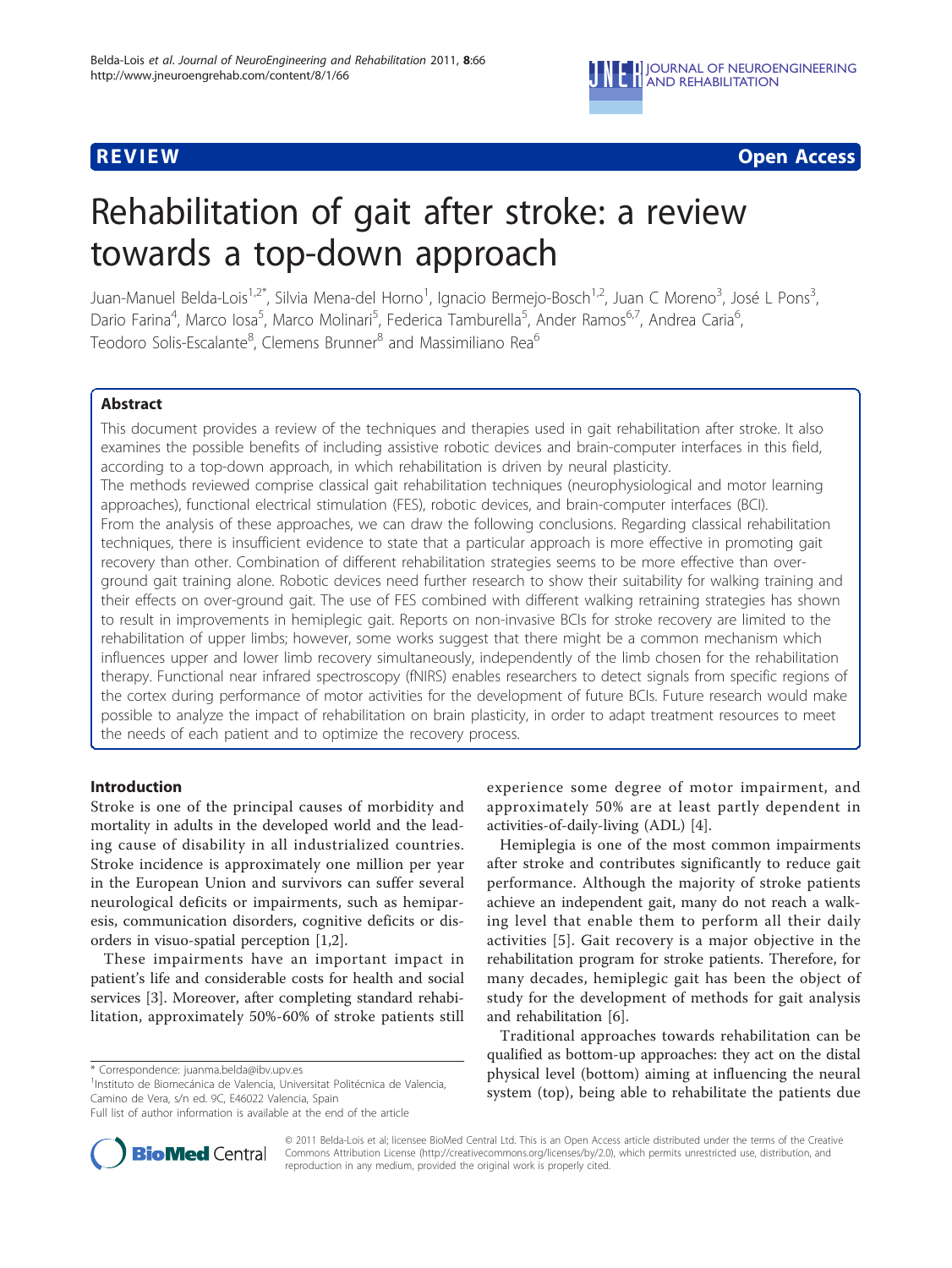to the mechanisms of neural plasticity. How these mechanisms are established is still unkown, despite existing several hypotheses that lead to the description of several physical therapies. Recently some authors [\[7](#page-14-0)] argue about new hypothesis based on the results coming from robotic rehabilitation.

An increasing number of researchers are pursuing a top-down approach, consisting on defining the rehabilitation therapies based on the state of the brain after stroke. This paper aims at providing an integrative view of the top-down approaches and their relationships with the traditional bottom-up in gait recovery after stroke. Besides, the article aim at examining how an integrative approach incorporating assistive robotic devices and brain-computer interfaces (BCI) can contribute to this new paradigm.

According to the aim of this review, this document is organized as follows. First, we cover the neurophysiology of gait, focusing on the recent ideas on the relation among cortical brain stem and spinal centers for gait control. Then, we review classic gait rehabilitation techniques, including neurophysiological and motor learning approaches. Next, we present current methods that would be useful in a top-down approach. These are assistive robotic devices, functional electrical stimulation (FES), and non-invasive BCIs based on the electroencephalogram (EEG) and functional near infrared spectroscopy (fNIRS). Finally, we present our conclusions and future work towards a top-down approach for gait rehabilitation.

Subsequently this paper is structured as follows: First there is an introduction to the physiology of gait. Then there is a review of current rehabilitation methodologies, with special emphasis to robotic devices as part of either a top-down or bottom-up approaches. Finally, we review the potential use of BCIs systems as key components for restructuring current rehabilitation approaches from bottom-up to top-down.

### Neurophysiology of gait

Locomotion results from intricate dynamic interactions between a central program and feedback mechanisms. The central program relies fundamentally on a genetically determined spinal circuit capable of generating the basic locomotion pattern and on various descending pathways that can trigger, stop and steer locomotion. The feedback originates from muscles and skin afferents as well as some senses (vision, audition, vestibular) that dynamically adapt the locomotion pattern to the requirements of the environment [\[8](#page-14-0)]. For instance, propioceptive inputs can adjust timing and the degree of activity of the muscles to the speed of locomotion. Similarly, skin afferents participate predominantly in the correction of limb and foot placement during stance and stimulation of descending pathways may affect locomotion pattern in specific phases of step cycle [[8\]](#page-14-0). The mechanism of gait control should be clearly understood, only through a thorough understanding of normal as well as pathological pattern it is possible to maximize recovery of gait related functions in patients.

In post-stroke patients, the function of cerebral cortex becomes impaired, while that of the spinal cord is preserved. Hence, the ability to generate information of the spinal cord required for walking can be utilized through specific movements to reorganize the cortex for walking [[9](#page-14-0)]. The dysfunction is typically manifested by a pronounced asymmetrical deficits [[10\]](#page-14-0). Post-stroke gait dysfunction is among the most investigated neurological gait disorders and is one of the major goals in poststroke rehabilitation [[11](#page-14-0)]. Thus, the complex interactions of the neuromusculoskeletal system should be considered when selecting and developing treatment methods that should act on the underlying pathomechanisms causing the disturbances [[9\]](#page-14-0).

The basic motor pattern for stepping is generated in the spinal cord, while fine control of walking involves various brain regions, including cerebral motor cortex, cerebellum, and brain stem [[12\]](#page-14-0). The spinal cord is found to have Central Pattern Generators (CPGs) that in highly influential definition proposed by Grillner [[13](#page-14-0)] are networks of nerve cells that generate movements and enclose the information necessary to activate different motor neurons in the suitable sequence and intensity to generate motor patterns. These networks have been proposed to be "innate" although "adapted and perfected by experience". The three key principles that characterize CPGs are the following: (I) the capacity to generate intrinsic pattern of rhythmic activity independently of sensory inputs; (II) the presence of a developmentally defined neuronal circuit; (III) the presence of modulatory influences from central and peripheral inputs.

Recent work has stressed the importance of peripheral sensory information [[14](#page-14-0)] and descending inputs from motor cortex [\[15](#page-14-0)] in shaping CPG function and particularly in guiding postlesional plasticity mechanisms. In fact for over-ground walking a spinal pattern generator does not appear to be sufficient. Supraspinal control is needed to provide both the drive for locomotion as well as the coordination to negotiate a complex environment [[16\]](#page-14-0).

The study of brain control over gait mechanisms has been hampered by the differences between humans and other mammals in the effects on gait of lesioning supraspinal motor centers. It is common knowledge that brain lesions profoundly affect gait in humans [[17\]](#page-14-0). Therefore, it has been argued that central mechanisms play a greater role in gait control mechanisms in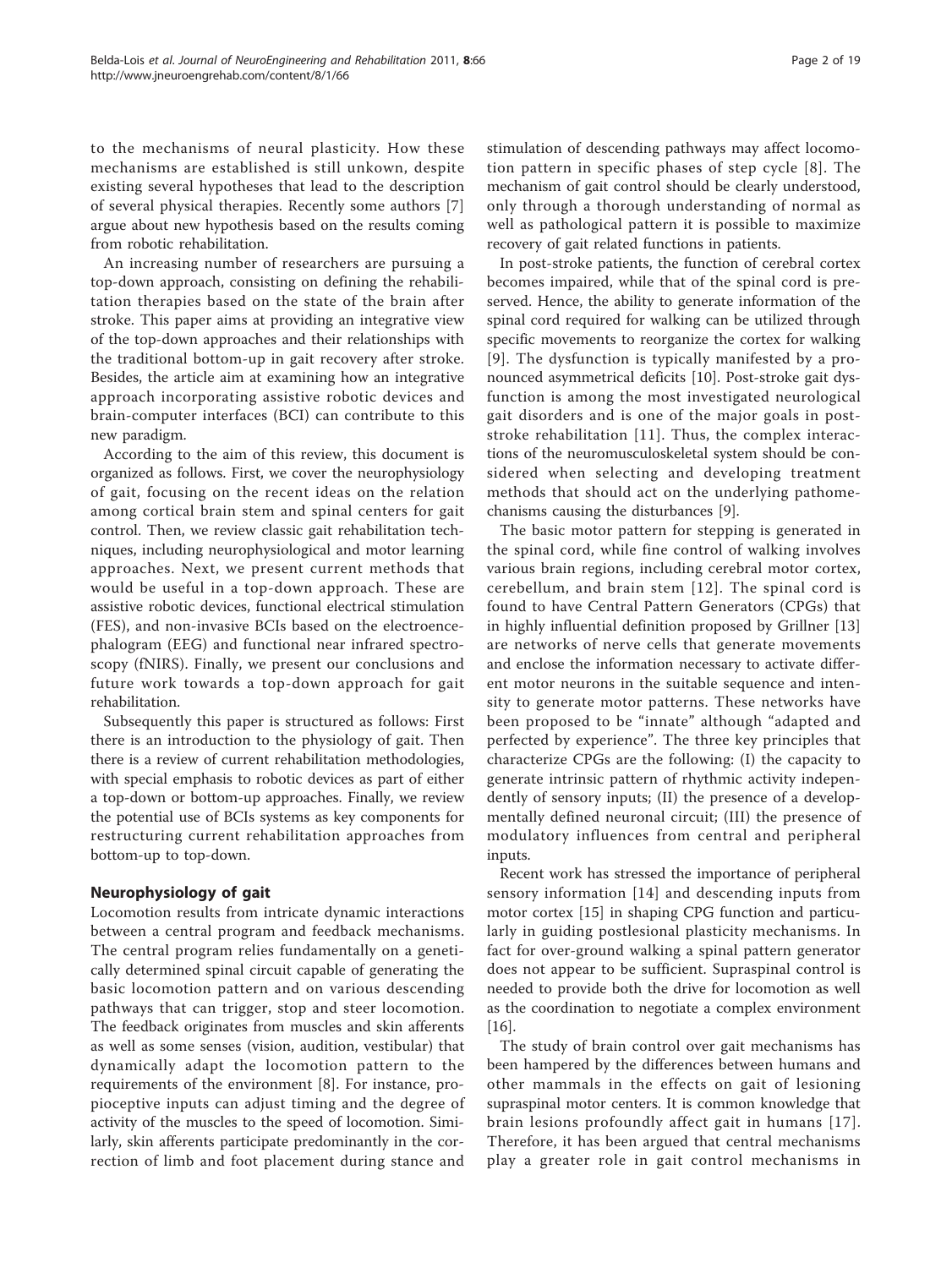humans as compared to other mammals and thus data from experimental animal models are of little value in addressing central mechanisms in human locomotion [[14\]](#page-14-0). One way to understand interrelationships between spinal and supraspinal centers is to analyze gait development in humans. Human infants exhibit stepping behaviour even before birth thus well before cortical descending fibers are myelinated. Infant stepping has been considered to show many of the characteristics of adult walking, like alternate legs stepping, reciprocal flexors, and extensors activation. However, it also differs from adult gait in many key features. One of the most striking differences is the capacity of CPG networks to operate independently for each leg [[18\]](#page-15-0). In synthesis, there is general consensus that an innate template of stepping is present at birth [[19,20](#page-15-0)] and subsequently it is modulated by superimposition of peripheral as well as supraspinal additional patterns [\[14\]](#page-14-0).

There is also increasing evidence that the motor cortex and possibly other descending input is critical for functional walking in humans: in adults the role of supraspinal centers on gait parameters has been studied mainly by magnetic or electric transcranial stimulation (TMS) [\[21,22](#page-15-0)], by electroencephalography (EEG) [\[23](#page-15-0)] or by frequency and time-domain analyses of muscle activity (electromyography, EMG) during gait [[24\]](#page-15-0). Results from these two different approaches (TMS and EMG coherence analysis) suggest that improvements in walking are associated with strengthening of descending input from the brain. Also, motor evoked potentials (MEPs) in plantar- and dorsi-flexors evoked by TMS are evident only during phases of the gait cycle where a particular muscle is active; for example, MEPs in the soleus are present during stance and absent during swing [[25,26\]](#page-15-0). It is intriguing also that one of the most common problems in walking after injury to motor areas of the brain is dorsiflexion of the ankle joint in the swing phase [\[27\]](#page-15-0). This observation suggests that dorsiflexion of the ankle in walking requires participation of the brain, a finding that is consistent with TMS studies showing areas in the motor cortex controlling ankle dorsiflexors to be especially excitable during walking. It is also consistent with the observation that babies with immature input from the brain to the spinal cord show toe drag in walking [\[28](#page-15-0)]. Perhaps recovery of the ability to dorsiflexion the ankle is especially dependent on input from the motor cortex. Both line of evidence, although suggesting cortical involvement in gait control, did not provide sufficient information to provide a clear frame of cortico-spinal interplay [\[14](#page-14-0)].

Several research areas have provided indirect evidence of cortical involvement in human locomotion. Positron emission tomography (PET) and functional magnetic resonance imaging (fMRI) have demonstrated that during rhythmic foot or leg movements the primary motor cortex is activated, consistent with expected somatotopy, and that during movement preparation and anticipation frontal and association areas are activated [[29\]](#page-15-0). Furthermore, electrophysiological studies of similar tasks have demonstrated lower limb movement related electrocortical potentials [[30\]](#page-15-0), as well as coherence between electromyographic and electroencephalographic signals [\[31\]](#page-15-0).

Alexander et al. [[32\]](#page-15-0), by analyzing brain lesion locations in relation to post-stroke gait characteristics in 37 chronic ambulatory stroke patients suggested that damage to the posterolateral putamen was associated with temporal gait asymmetry.

In closing, gait, as simple as it might seem, is the result of very complex interactions and not at all sustained by an independent automatic machine that can be simply turn off and on [[24\]](#page-15-0). The spinal cord generates human walking, and the cerebral cortex makes a significant contribution in relation to voluntary changes of the gait pattern. Such contributions are the basis for the unique walking pattern in humans. The resultant neural information generated at the spinal cord and processed at the cerebral cortex, filters through the meticulously designed musculoskeletal system. The movements required for walking are then produced and modulated in response to the environment.

Despite the exact role of the motor cortex in control of gait is unclear, available evidence may be applied to gait rehabilitation of post-stroke patients.

#### Gait rehabilitation after stroke

Restoring functions after stroke is a complex process involving spontaneous recovery and the effects of therapeutic interventions. In fact, some interaction between the stage of motor recovery and the therapeutic intervention must be noticed [\[33\]](#page-15-0).

The primary goals of people with stroke include being able to walk independently and to manage to perform daily activities [[34\]](#page-15-0). Consistently, rehabilitation programs for stroke patients mainly focus on gait training, at least for sub-acute patients [\[35](#page-15-0)].

Several general principles underpin the process of stroke rehabilitation. Good rehabilitation outcome seems to be strongly associated with high degree of motivation and engagement of the patient and his/her family [[36\]](#page-15-0). Setting goals according to specific rehabilitation aims of an individual might improve the outcomes [[36](#page-15-0)]. In addition, cognitive function is importantly related to successful rehabilitation [[37\]](#page-15-0). At this respect, attention is a key factor for rehabilitation in stroke survivors as poorer attention performances are associated with a more negative impact of stroke disability on daily functioning [[37\]](#page-15-0).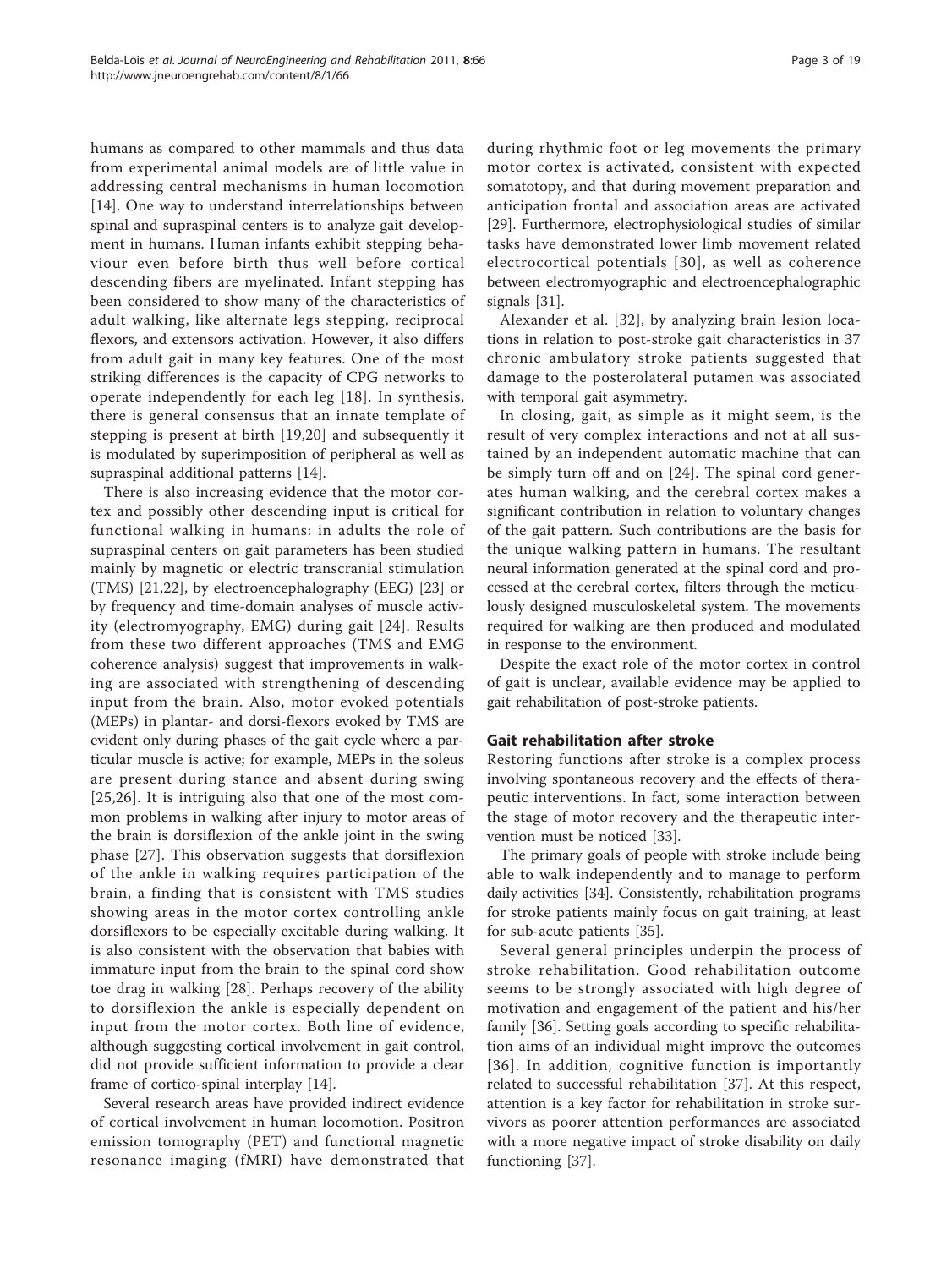Furthermore, learning skills and theories of motor control are crucial for rehabilitation interventions. Motor adaptation and learning are two processes fundamental to flexibility of human motor control [[38\]](#page-15-0). According to Martin et al., adaptation is defined as the modification of a movement from a trail-to-trial based on error feedback [[39\]](#page-15-0) while learning is the basic mechanism of behavioural adaptation [[40](#page-15-0)]. So the motor adaptation calibrates movement for novel demands, and repeated adaptations can lead to learning a new motor calibration. An essential prerequisite for learning is the recognition of the discrepancy between actual and expected outcomes during error-driven learning [[40](#page-15-0)]. Cerebral damage can slow the adaptation of reaching movements but does not abolish this process [\[41](#page-15-0)]. That might reflect an important method to alter certain patients' movement patterns on a more permanent basis [[38\]](#page-15-0).

### Classic gait rehabilitation techniques

At present, gait rehabilitation is largely based on physical therapy interventions with robotic approach still only marginally employed. The different physical therapies all aim to improve functional ambulation mostly favouring over ground gait training. Beside the specific technique used all approaches require specifically designed preparatory exercises, physical therapist's observation and direct manipulation of the lower limbs position during gait over a regular surface, followed by assisted walking practice over ground.

According to the theoretical principles of reference that have been the object of a Cochrane review in 2007 [[42](#page-15-0)], neurological gait rehabilitation techniques can be classified in two main categories: neurophysiological and motor learning.

The neurophysiological knowledge of gait principles is the general framework of this group of theories. The physiotherapist supports the correct patient's movement patterns, acting as problem solver and decision maker so the patient beings a relatively passive recipient [[43](#page-15-0)]. Within this general approach according to different neurophysiological hypothesis various techniques have been proposed. The most commonly used in gait rehabilitation are summarized in the following:

♦ Bobath [[44\]](#page-15-0) is the most widely accepted treatment concept in Europe [[45](#page-15-0)]. It hypothesizes a relationship between spasticity and movement, considering muscle weakness due to the opposition of spastic antagonists [[46,47](#page-15-0)]. This method consists on trying to inhibit increased muscle tone (spasticity) by passive mobilization associated with tactile and proprioceptive stimuli. Accordingly, during exercise, pathologic synergies or reflex activities are not stimulated. This approach starts from the trunk and the scapular and pelvic waists and then it progresses to more distal segments [[1](#page-14-0),[48](#page-15-0)].

♦ The Brunnström method [\[49](#page-15-0)] is also well known but its practice is less common. Contrary to the Bobath strategy, this approach enhances pathologic synergies in order to obtain a normal movement pattern and encourages return of voluntary movement through reflex facilitation and sensory stimulation [[48\]](#page-15-0).

♦ Proprioceptive neuromuscular facilitation (PNF) [[50,48\]](#page-15-0) is widely recognized and used but it is rarely applied for stroke rehabilitation. It is based on spiral and diagonal patterns of movements through the application of a variety of stimuli (visual, auditory, proprioceptive...) to achieve normalized movements increasing recruitments of additional motor units maximising the motor response required [[51](#page-15-0)].

♦ The Vojta method [[52](#page-15-0)] has been mainly developed to treat children with birth related brain damage. The reference principle is to stimulate nerves endings at specific body key points to promote the development of physiological movement patterns [[53,54](#page-15-0)]. This approach is based on the activation of "innate, stored movement patterns" that are then "exported" as coordinated movements to trunk and extremities muscles. Vojta method meets well central pattern generator theories for postural and gait control and it is also applied in adult stroke patients on the assumption that brain damage somehow inhibits without disrupting the stored movement patterns.

♦ The Rood technique [\[55](#page-15-0)] focuses on the developmental sequence of recovery (from basic to complex) and the use of peripheral input (sensory stimulation) to facilitate movement and postural responses in the same automatic way as they normally occur.

♦ The Johnstone method [\[56\]](#page-15-0) assumes that damaged reflex mechanisms responsible for spasticity are the leading cause of posture and movement impairment. These pathological reflexes can be controlled through positioning and splinting to inhibit abnormal patterns and controlling tone in order to restore central control. In this line at the beginning gross motor performances are trained and only subsequently more skilled movements are addressed.

Just opposite to the passive role of patients implied in neurophysiological techniques, motor learning approaches stress active patient involvement [[57\]](#page-15-0). Thus patient collaboration is a prerequisite and neuropsychological evaluation is required [[58](#page-15-0),[59\]](#page-15-0). This theoretical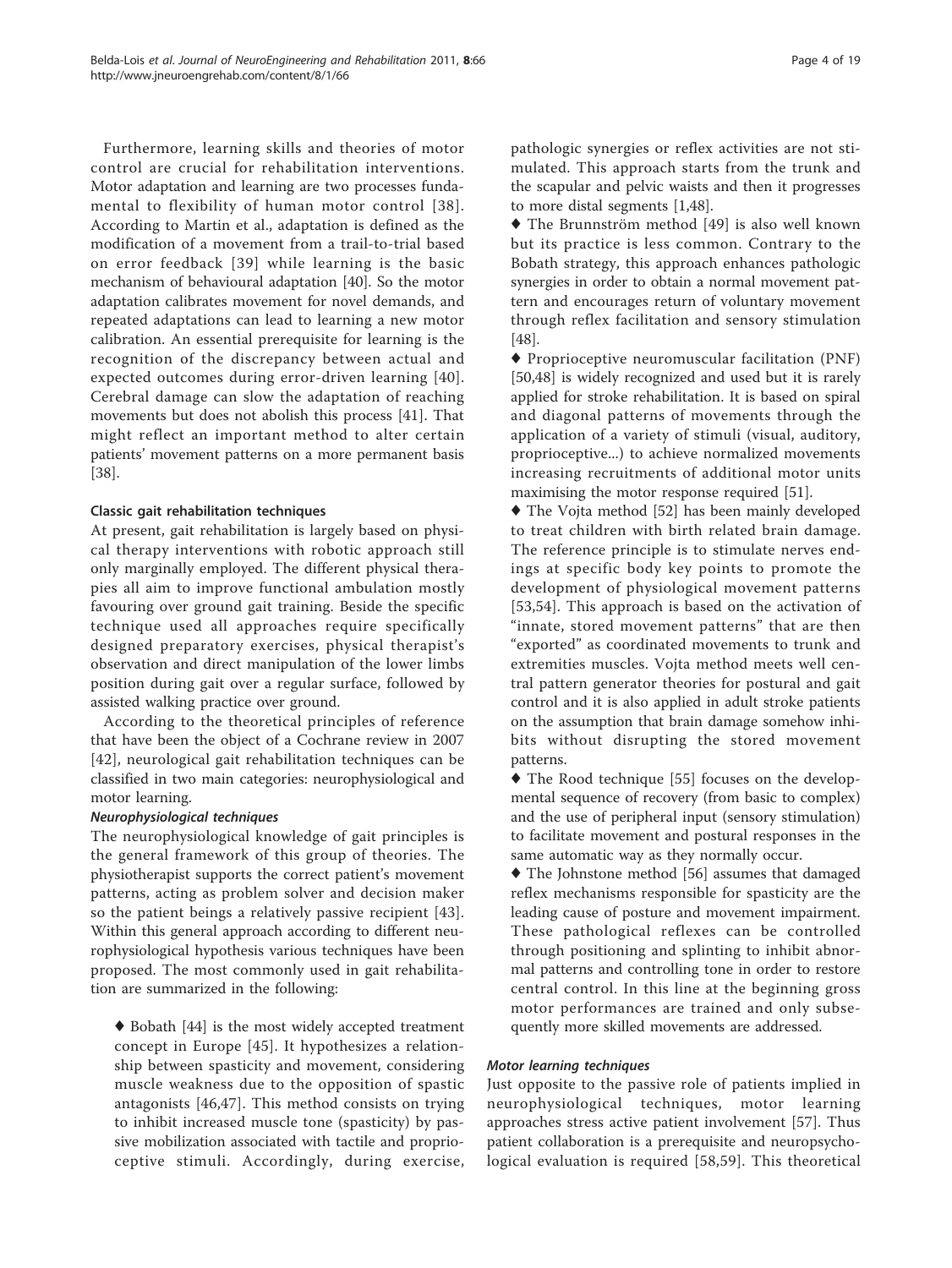framework is implemented with the use of practice of context-specific motor tasks and related feedbacks. These exercises would promote learning motor strategies and thus support recovery [[60,61\]](#page-15-0). Task-specific and context-specific training are well-accepted principles in motor learning framework, which suggests that training should target the goals that are relevant for the needs of patients [[36](#page-15-0)]. Additionally, training should be given preferably in the patient's own environment (or context). Both learning rules are supported by various systematic reviews, which indicate that the effects of specific interventions generalise poorly to related tasks that are not directly trained in the programme [[62-64\]](#page-15-0).

The motor learning approach has been applied by different authors to develop specific methodologies:

♦ The Perfetti method [\[65](#page-15-0)] is widely used, especially in Italy. Schematically it is a sensory motor technique and was developed originally for controlling spasticity, especially in the arms, and subsequently applied to all stroke related impairments including gait. Perfetti rehabilitation protocols start with tactile recognition of different stimuli and evolve trough passive exploitation and manipulation of muscles and joints to active manipulation. As all motor learning based techniques, Perfetti cannot be implemented without a certain degree of cognitive preservation to allow patient's cooperation.

♦ Carr and Shepherd in their motor relearning method [[66\]](#page-15-0) considered different assumptions. They hypothesized that neurologically impaired subjects learn in the same way as healthy individuals, that posture and movement are interrelated and that through appropriate sensory inputs it is possible to modulate motor responses to a task. In this context instruction, explanation, feedback and participation are essential. Exercises are not based on manually imposed movements but training involves therapist practice guidance for support or demonstration, and not for providing sensory input, as for instance during Perfetti type exercises [[33](#page-15-0)]. The rehabilitation protocol is initially focussed on movement components that cannot be performed, subsequently functional tasks are introduced and finally generalization of this training into activities of daily living is proposed.

♦ Conductive education or Peto method [[67\]](#page-15-0) focuses on coping with disability and only in a subordinate level addresses functional recovery. Specific emphasis is given to integrated approaches. Particularly characteristic is the idea that feelings of failure can produce a dysfunctional attitude, which can hamper rehabilitation. Accordingly, rehabilitation protocols are mainly focus on coping with disability in their daily life by teaching them apt strategies.

♦ The Affolter method [\[68](#page-15-0)] assumes that the interaction between the subject and the environment is fundamental for learning, thus perception has an essential role in the learning process. Incoming information is compared with past experience ('assimilation'), which leads to anticipatory behavior. This method has been seldom used and no data are available in the literature.

♦ Sensory integration or Ayres method [[69\]](#page-15-0) emphasises the role of sensory stimuli and perception in defining impairment after a brain lesion. Exercises are based on sensory feedback and repetition which are seen as important principles of motor learning.

Neurorehabilitation principles and techniques have been developed to restore neuromotor function in general, aiming at the restoration of physiological movement patterns [[1](#page-14-0)]. Nevertheless, it must be recalled that the gold standard for functional recovery approaches is to tailor methods for specific pathologies and patients; however, none of the above-mentioned methods has been specifically developed for gait recovery after stroke [[50\]](#page-15-0). Thus, it is not surprising that the only available Cochrane review [[42](#page-15-0)] on gait rehabilitation techniques states that there is insufficient evidence to determine if any rehabilitation approach is more effective in promoting recovery of lower limbs functions following stroke, than any other approach. Furthermore, Van Pepper [[70](#page-16-0)] revealed no evidence in terms of functional outcomes to support the use of neurological treatment approaches, compared with usual care regimes. To the contrary, there was moderate evidence that patients receiving conventional functional treatment regimens (i.e. traditional exercises and functional activities) needed less time to achieve their functional goals [[51](#page-15-0)] or had a shorter length of stay compared with those provided with specific neurological treatment approaches, such as Bobath [[47,51](#page-15-0),[71\]](#page-16-0). In addition, there is strong evidence that patients benefit from exercise programmes in which functional tasks are directly and intensively trained [[70,72\]](#page-16-0). Task-oriented training can assist the natural pattern of functional recovery, which supports the view that functional recovery is driven mainly by adaptive strategies that compensate for impaired body functions [[73-75](#page-16-0)]. Wevers at al., underlined in a recent review, the efficacy of task-oriented circuit class training (CCT) to improve gait and gait-related activities in patients with chronic stroke [\[76\]](#page-16-0).

Several systematic reviews have explored whether high-intensity therapy improves recovery [[77-79\]](#page-16-0). Although there are no clear guidelines for best levels of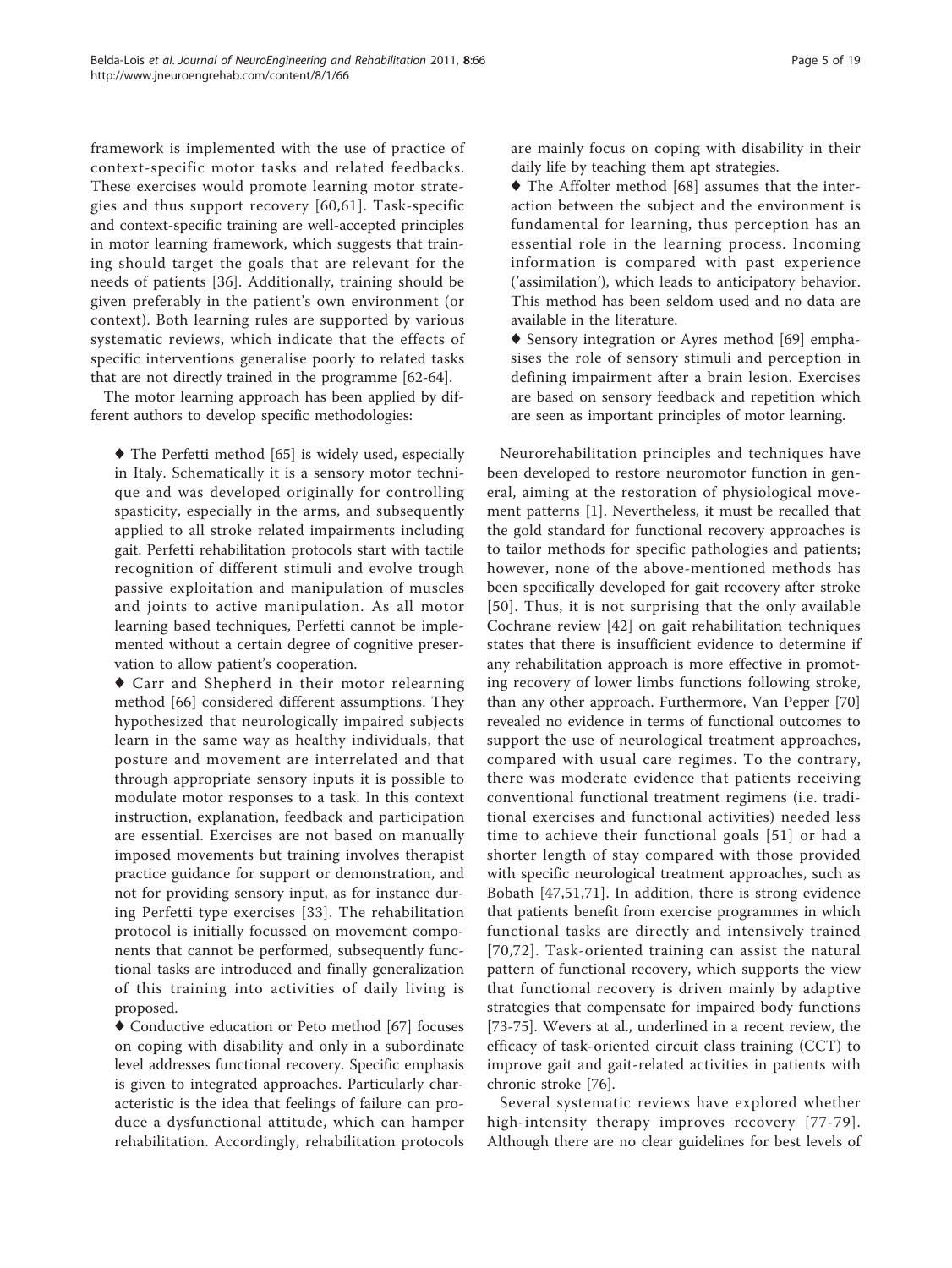practice, the principle that increased intensive training is helpful is widely accepted [[38](#page-15-0)]. Agreement is widespread that rehabilitation should begin as soon as possible after stroke, [\[80\]](#page-16-0) and clinical trials of early commenced mobility and speech interventions are underway.

According to these data, Salbach et al [\[81](#page-16-0)] suggested that high-intensity task oriented practice may enhance walking competency in patients with stroke better than other methods, even in those patients in which the intervention was initiated beyond 6 months after stroke. In contrast, impairment focused programmes such as muscle strengthening, muscular re-education with support of biofeedback, neuromuscular or transcutaneous nerve stimulation showed significant improvement in range of motion, muscle power and reduction in muscle tone; however these changes failed to generalize to the activities themselves [[70](#page-16-0)]. Interestingly, a similar trend was found for studies designed to improve cardiovascular fitness by a cycle ergometer [\[82](#page-16-0)]. Interestingly, no systematic review has specifically addressed whether the less technologically demanding intervention of over ground gait training is effective at improving mobility in stroke patients. While there is a clinical consensus that over ground gait training is needed during the acute stage of recovery for those patients who cannot walk independently [\[83\]](#page-16-0), there has been little discussion of whether over ground gait training would be beneficial for chronic patients with continuing mobility deficits. States et al. [\[84](#page-16-0)] suggested that over ground gait training, has no significant effects on walking function, although it may provide small, time-limited benefits for the more uni-dimensional variables of walking speed, Timed Up and Go test and 6 Minutes Walking Test. Instead, over ground gait training may create the most benefit in combination with other therapies or exercise protocols. This hypothesis is consistent with the finding that gait training is the most common physical therapy intervention provided to stroke patients [[35\]](#page-15-0). It is also consistent with other systematic reviews that have considered the benefit of over ground gait training in combination with treadmill training or high-technology approaches like body weight support treadmill training (BWSTT) [[85](#page-16-0)] or with exercise protocols in acute and chronic stroke patients [\[86](#page-16-0)]. This combination of rehabilitation strategies, as will be described in the next section of this paper, appear to be more effective than over ground gait training alone, perhaps because they require larger amounts of practice on a single task than is generally available within over ground gait training.

#### Robotic devices

Conventional gait training does not restore a normal gait pattern in the majority of stroke patients [[87\]](#page-16-0). Robotic devices are increasingly accepted among many

researchers and clinicians and are being used in rehabilitation of physical impairments in both the upper and lower limbs [[88,89\]](#page-16-0).

These devices provide safe, intensive and task-oriented rehabilitation to people with mild to severe motor impairments after neurologic injury [\[90\]](#page-16-0). In principle, robotic training could increase the intensity of therapy with quite affordable costs, and offer advantages such as: i) precisely controllable assistance or resistance during movements, *ii*) good repeatability, *iii*) objective and quantifiable measures of subject performance,  $iv$ ) increased training motivation through the use of interactive (bio)feedback. In addition, this approach reduces the amount of physical assistance required to walk reducing health care costs [[88](#page-16-0),[91](#page-16-0)] and provides kinematic and kinetic data in order to control and quantify the intensity of practice, measure changes and assess motor impairments with better sensitivity and reliability than standard clinical scales [[88,90,92](#page-16-0)].

Because of robotic rehabilitation is intensive, repetitive and task-oriented, it is generally in accordance with the motor re-learning program [\[36](#page-15-0),[63\]](#page-15-0), more than with the other rehabilitative approaches reported above in this document.

The efficacy of the human-robot interactions that promote learning depends on the actions either imposed or self-selected by the user. The applied strategies with available robotic trainers aim at promoting effort and self initiated movements. The control approaches are intended to i) allow a margin of error around a target path without providing assistance, ii) trigger the assistance in relation to the amount of exerted force or velocity, iii) enable a compliance at level of the joint and iv) detrend the robotic assistance by means of what has been proposed as a forgetting factor. In the former approach, the assumption is that the human resists applied forces by internally modelling the force and counteracting to it.

Regarding current assistance strategies employed in robotic systems, the assist-as-needed control concept has emerged to encourage the active motion of the patient. In this concept, the goal of the robotic device is to either assist or correct the movements of the user. This approach is intended to manage simultaneous activation of efferent motor pathways and afferent sensory pathways during training. Current assist-as-needed strategies face one crucial challenge: the adequate definition of the desired limb trajectories regarding space and time the robot must generate to assist the user during the exercise. Supervised learning approaches that pre-determine reference trajectories have been proposed to this purpose. Assist-as-needed approach has been applied as control strategy for walking rehabilitation in order to adapt the robotic device to varying gait patterns and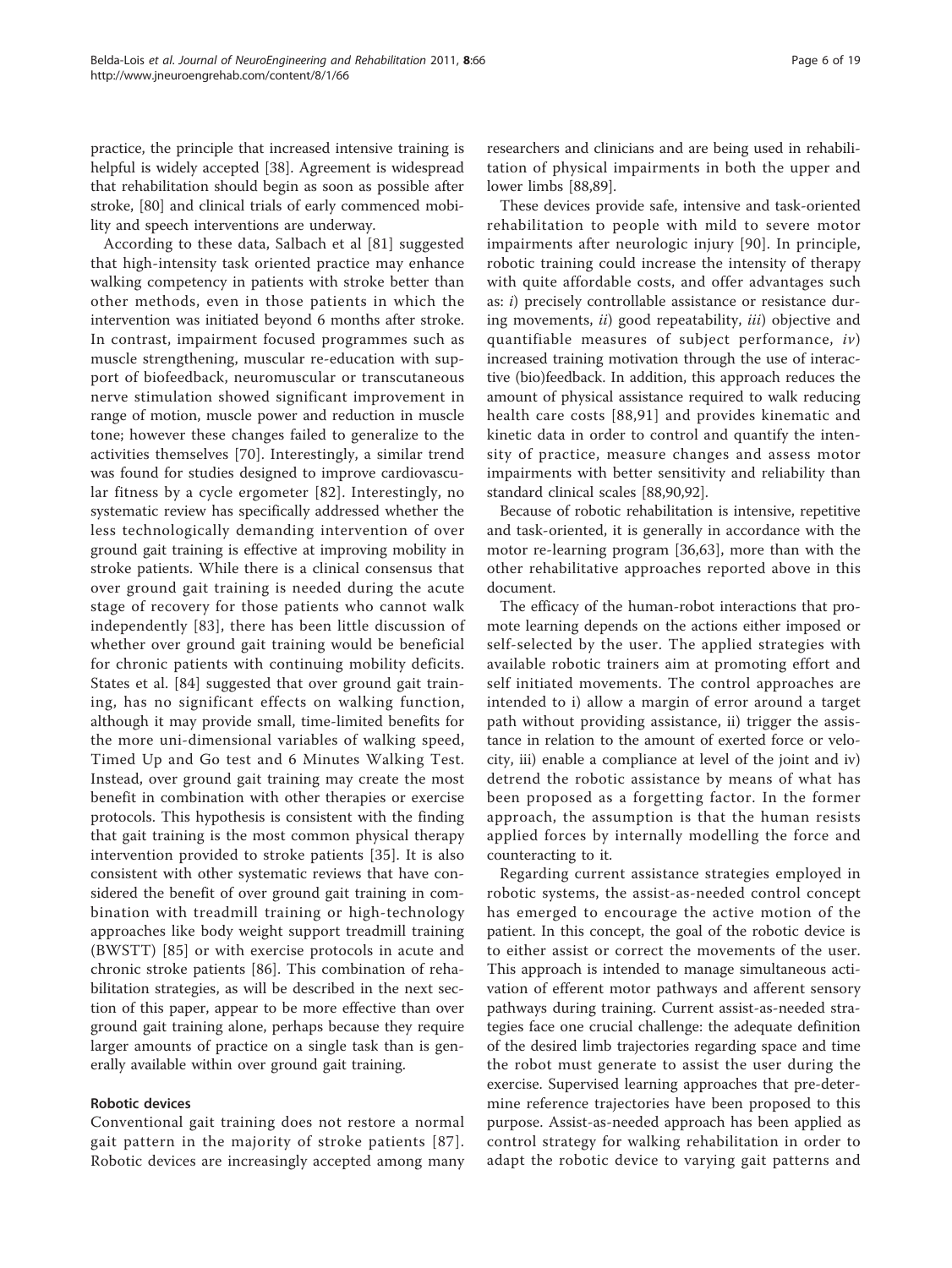levels of support by means of implementing control of mechanical impedance. Zero-impedance control mode has been proposed to allow free movement of the segments. Such approach, referred to as "path control" has been proposed with the Lokomat orthosis, (Hocoma, AG; Switzerland) [[93](#page-16-0)] resulting in more active EMG recruitments when tested with spinal cord injury subjects. The concept of a virtual tunnel that allows a range of free movement has been evaluated with stroke patients in the lower limb exoskeleton ALEX [\[94](#page-16-0)].

Regarding rehabilitation strategies, the most common robotic devices for gait restoration are based on taskspecific repetitive movements which have been shown to improve muscular strength, movement coordination and locomotor retraining in neurological impaired patients [\[95](#page-16-0),[96\]](#page-16-0). Robotic systems for gait recovery have been designed as simple electromechanical aids for walking, such as the treadmill with body weight support (BWS) [[97\]](#page-16-0), as end-effectors, such as the Gait Trainer (Reha-Technologies, Germany, GT)[\[98\]](#page-16-0), or as electromechanical exoskeletons, such as the Lokomat [[99\]](#page-16-0). On treadmills, only the percentage of BWS and walking speed can be selected, whereas on the Lokomat, the rehabilitation team can even decide the type of guidance and the proper joint kinematics of the patients' lower limbs. On the other hand, end effector devices lie between these two extremes, including a system for BWS and a controller of end-point (feet) trajectories.

A fundamental aspect of these devices is hence the presence of an electromechanical system for the BWS that permits a greater number of steps within a training session than conventional therapy, in which body weight is manually supported by the therapists and/or a walker [[100](#page-16-0),[101](#page-16-0)]. This technique consists on using a suspension system with a harness to provide a symmetrical removal of a percentage of the patient's body weight as he/she walks on a treadmill or while the device moves or support the patient to move his/her lower limbs. This alternative facilitates walking in patients with neurological injuries who are normally unable to cope with bearing full weight and is usually used in stroke rehabilitation allowing the beginning of gait training in early stages of the recovery process [[102\]](#page-16-0).

However, some end-effector devices, such as the Gait Trainer, imposes the movements of the patient' feet, mainly in accordance to a bottom-up approach similar to the passive mobilizations of Bobath method [[38](#page-15-0)] instead of a top-down approach. In fact, a top-down approach should be based on some essential elements for an effective rehabilitation such as an active participation [[37](#page-15-0)], learning skills [[38](#page-15-0)] and error-drive-learning [[39\]](#page-15-0).

Several studies support that retraining gait with robotic devices leads to a more successful recovery of ambulation with respect to over ground walking speed and endurance, functional balance, lower-limb motor recovery and other important gait characteristics, such as symmetry, stride length and double stance time [[96,91,103](#page-16-0)].

In these studies, BWS treadmill therapy has sometimes been associated, from a clinical point of view, to the robotic therapies, even if treadmill should not be considered as a robot for their substantial engineering differences. In fact, in a recent Cochrane, electromechanical devices were defined as any device with an electromechanical solution designed to assist stepping cycles by supporting body weight and automating the walking therapy process in patients after stroke, including any mechanical or computerized device designed to improve walking function and excluding only non-weight-bearing devices [\[104\]](#page-16-0).

Visintin et al <a>[[105\]](#page-16-0)</a> reported that treadmill therapy with BWS was more effective than without BWS in subacute, nonambulatory stroke patients, as well as showing advantages over conventional gait training with respect to cardiovascular fitness and walking ability.

Luft et al [[106\]](#page-16-0) compared the effects of 6-month treadmill training versus comparable duration stretching on walking, aerobic fitness and in a subset on brain activation measured by functional MRI. The results suggested that treadmill training promotes gait recovery and fitness, and provides evidence of neuroplasticity mechanisms.

Mayr et al [[107](#page-16-0)] found more improvement during the Lokomat training phase than during the conventional physical therapy phase after a rehabilitation program that applied these two different techniques for gait training.

On the other hand, Peshkin et al [[95](#page-16-0)] attempted to identify users and therapists' needs through observations and interviews in rehabilitation settings to develop a new robotic device for gait retraining in over-ground contexts. They intended to establish key tasks and assess the kinematics required to support those tasks with the robotic device making the system able to engage intense, locomotor-specific, BWS training over ground while performing functional tasks.

As most complex robots need to be permanently installed in a room, patients have to be moved from their beds to attend the rehabilitation. This is the main reason why therapy cannot be provided as soon as possible after stroke. In order to overcome this limitation, a robotic platform was developed by Monaco et al [[108,109](#page-16-0)] that consists of providing leg manipulation, with joint trajectories comparable with those related to natural walking for bedridden patients.

On the other hand, robotic feedback training is an emerging but promising trend to constitute an active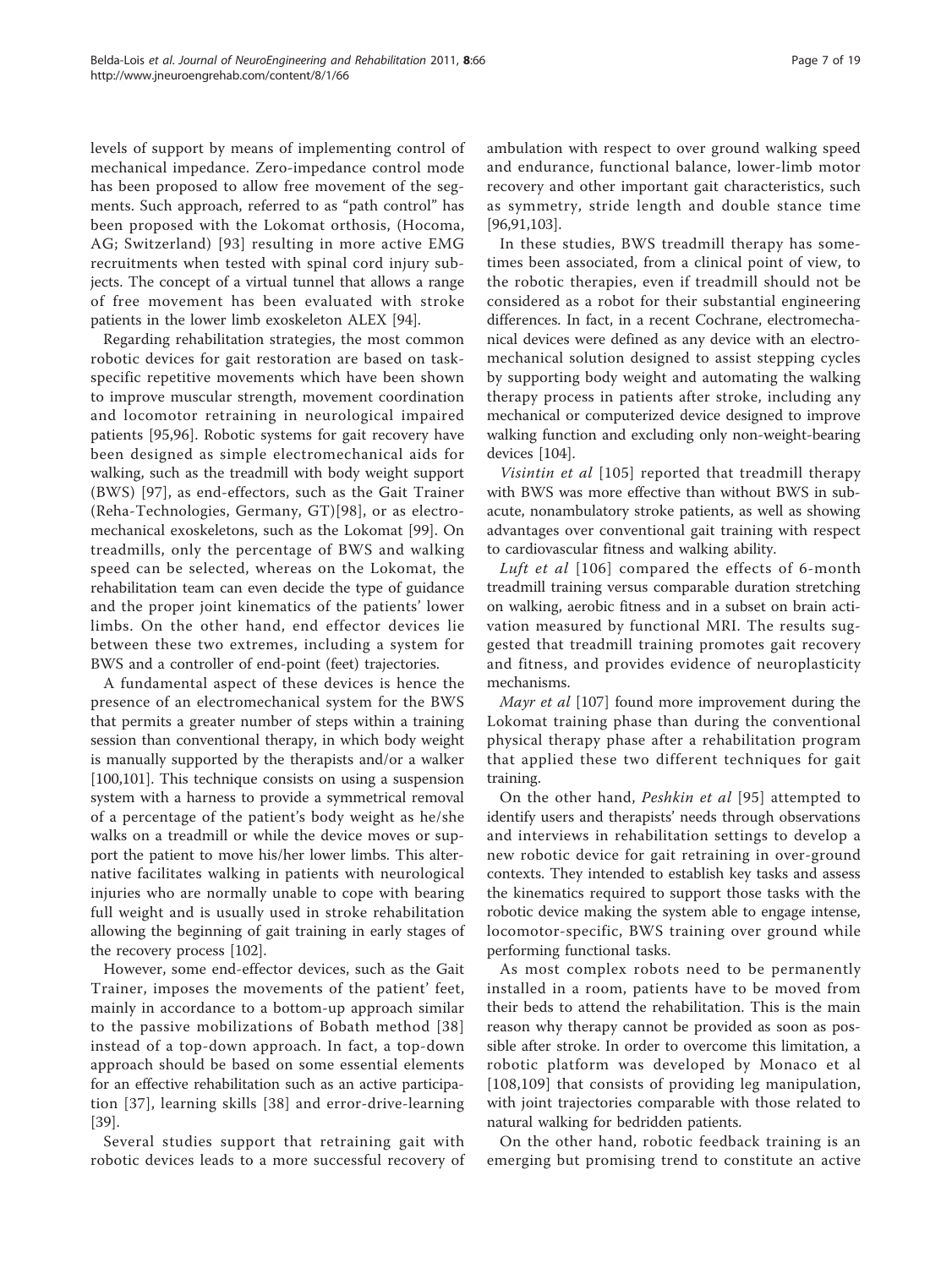rehabilitation approach and novel methods to evaluate motor function. Forrester et al [[110](#page-16-0)] tested the robotic feedback approach in joint mobilization training, providing assistance as needed and allowing stroke patients to reach targets unassisted if they are able. Song et al [[111](#page-16-0)] investigated the effect of providing continuous assistance in extension torque with a controlled robotic system to assist upper limb training in patients with stroke. The results suggested improved upper limb functions after a twenty-session rehabilitation program. Ueda et al [\[112](#page-16-0)] tested a computational algorithm that computes control commands (muscle force prediction) to apply target muscle forces with an exoskeleton robot. The authors foresee its application to induce specific muscle activation patterns in patients for therapeutic intervention.

Huang et al [\[113](#page-16-0)] assessed with an exoskeleton the amount of volitional control of joint torque and its relation to a specific function post injury, e.g. when rehabilitation involves the practice of joint mobilization exercises.

However, other studies have provided conflicting results regarding the effectiveness of robotic devices for ambulatory and/or chronic patients with stroke [[114,115\]](#page-17-0). A recently updated Cochrane review [[104](#page-16-0)] has demonstrated that the use of electromechanical devices for gait rehabilitation increases the likelihood of walking independently in patients with subacute stroke (odd ratio = 2.56) but not in patients with chronic stroke (odd ratio = 0.63). Furthermore, some other problems are still limiting a wider diffusion of robotic devices for gait restoring, such as their high costs and the skepticism of some members of rehabilitation teams [[116\]](#page-17-0) probably based on the lacks of clear guidelines about robotic training protocols tailored on patients' motor capacity [\[117\]](#page-17-0).

More recently, Morone et al [\[118\]](#page-17-0) have proposed to change the scientific question about the effectiveness of these robotic devices into "who may benefit from robotic-assisted gait training?". The authors found that robotic therapy combined with conventional therapy is more effective than conventional therapy alone in severely affected patients.

At the light of all the above studies, the efficacy of each robotic device in neurorehabilitation seems to be related to a correct identification of the target population, in accordance with a generalization of the assistas-needed strategy. Furthermore, it seems clear that a deeper knowledge about the proper selection of robotic devices, their training parameters and their effects on over ground walking performance for each patient can surely increase awareness of the potentialities of robotic devices for walking training in rehabilitation [\[117](#page-17-0)]. It is hence conceivable to conclude that more constraining devices, such as Lokomat, could be helpful at the beginning of rehabilitation and with more severely affected patients, whereas end-effector devices and then treadmill, could be more effective in more advanced stages of rehabilitation and/or in less affected patients [[97\]](#page-16-0).

#### Functional Electrical Stimulation

Functional Electrical Stimulation (FES) is a useful methodology for the rehabilitation after stroke, along or as a part of a Neuro-robot [\[119\]](#page-17-0).

FES consists on delivering an electric current through electrodes to the muscles. The current elicits action potentials in the peripheral nerves of axonal branches and thus generates muscle contractions [\[120](#page-17-0)].

FES has been used in rehabilitation of chronic hemiplegia since the 1960s.

The firsts applications of FES in stroke recovery were focused on drop-foot correction, later researchers began to selectively stimulate the muscles for dorsiflexion of the foot as well as other key muscle groups in the affected leg [[121](#page-17-0)].

Stanic et al [[122\]](#page-17-0) found that multichannel FES, given 10 to 60 minutes, 3 times per week for 1 month, improved gait performance in hemiplegic subjects.

Bogataj et al [[123](#page-17-0)] applied multichannel FES to activate lower limb muscles of chronic hemiplegic subjects. After daily treatment 5 days per week for 1 to 3 weeks, the data provided by the stride analyzer and the ground reaction measuring system, as well as observations of the subjects' gait, suggested that multichannel FES may be a suitable treatment for walking recovery.

Later studies established the beneficial effects on the gait pattern of ambulatory patients, which, however, were likely to disappear after a few months [[124\]](#page-17-0).

Kottink et al [\[125\]](#page-17-0) performed a meta-analysis to verify the capability of FES to improve gait speed in subjects post-stroke. Patients were treated with FES from 3 weeks to 6 months. The authors determined that gait speed improved significantly during FES treatment (orthotic effect). Nevertheless, it was unknown whether these improvements in walking speed were maintained after the FES was removed (therapeutic effect).

On the other hand there is strong evidence that FES combined with other gait retraining strategies results in improvements in hemiplegic gait, faster rehabilitation process and enhancement of the patients' endurance [[121,124,126](#page-17-0)].

Lindquist et al [[11](#page-14-0)] compared the effects of using treadmill training with BWS alone and in combination with FES on gait and voluntary lower limb control of 8 ambulatory patients with chronic stroke. The combined use of these two techniques led to an enhancement in motor recovery and seemed to improve the gait pattern (stance duration, cadence and cycle length symmetry).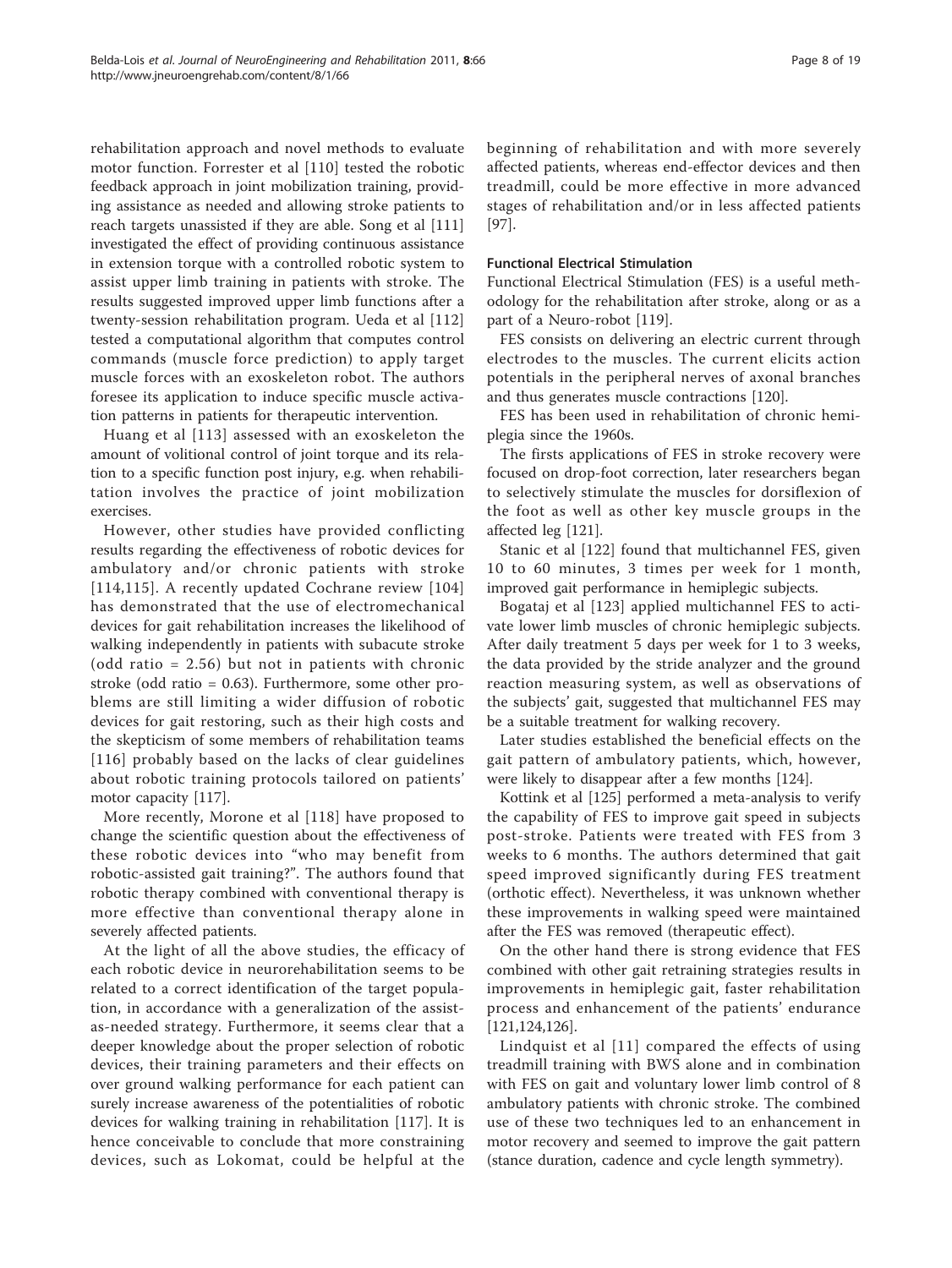Maple et al [\[127](#page-17-0)] attempted to evaluate the effectiveness of gait training comparing 3 different therapies: over ground walking training and electromechanical gait trainer with or without FES, for 54 patients with subacute stroke. After 4 weeks of 20-minute daily sessions, the groups that performed electromechanical gait with and without FES showed better improvement in comparison to the over ground walking group.

Tong et al [[128\]](#page-17-0) reported improvements in several functional and clinical scales for 2 patients with acute ischemic stroke after 4 weeks of electromechanical gait training with simultaneous FES.

Both robotic devices and FES can be controlled or triggered by biological signals recorded from the patient. For example, signals recorded from muscles (electromyography, EMG) can provide information on the level of residual activation and on the neural control strategies. In these applications, the patient actively participates in intensive and repetitive task-oriented practice while task support (by robotic devices or FES) is triggered by residual myoelectric activity during volitional control. With respect to passive movements, it has been shown that motor learning is promoted by the use of residual EMG activity to trigger external devices assisting the movement [[129\]](#page-17-0). The rationale for enhanced motor learning is that patients, such as people with stroke with severe paresis, would lack appropriate proprioceptive feedback due to a lesion involving sensory pathways. The use of EMG to trigger an action supported by an external device would reinstate appropriate proprioceptive feedback because the feedback is directly triggered by the voluntary movement. The neural activity associated with the specification of the goal and outcome of movement would have a causal relation and promote learning [\[130](#page-17-0)]. During rehabilitation, the residual myoelectric activity and thus voluntary execution of the task increases. Such positive feedback loop further enhances learning. This mechanism explains, for example, the therapeutic effect of FES. When paretic muscles are electrically stimulated in order to improve a function, better performance is observed if the stimulation is triggered by residual muscular activity compared to passive stimulation [\[131](#page-17-0)].

Similar mechanisms are supposed to be triggered by decoding the patient intention directly from the brain activity. This approach, which is referred to as braincomputer interfacing (BCI), requires more complex decoding methods than those based on muscular activities but provides a direct link with the neural circuitries activated during movement following the principles of a top-down approach.

#### Brain-Computer Interfaces

Brain-Computer Interface (BCI) systems record, decode, and translate some measurable neurophysiological signal into an effector action or behavior [[132\]](#page-17-0). Therefore, according to this definition BCIs are potentially a powerful tool for being part of a Top-Down approach for neuro-rehabilitation as far as they can record and translate useful properties of brain activity related with the state of recovery of the patients.

BCIs establish a direct link between a brain and a computer without any use of peripheral nerves or muscles [[133](#page-17-0)], thereby enabling communication and control without any motor output by the user [[134](#page-17-0),[135\]](#page-17-0). In a BCI system, suitable neurophysiological signals from the brain are transformed into computer commands in realtime. Depending on the nature of these signals, different recording techniques serve as input for the BCI [[136-138\]](#page-17-0). Volitional control of brain activity allows for the interaction between the BCI user and the outside world.

There are several methods available to detect and measure brain signals: systems for recording electric fields (electroencephalography, EEG, electrocorticography, ECoG and intracortical recordings using single electrodes or an electrode array) or magnetic fields (magnetoencephalography, MEG), functional magnetic resonance imaging (fMRI), positron emission tomography (PET), and functional near-infrared spectroscopy (fNIRS) [[139,140](#page-17-0)]. Although all these methods have already been used to develop BCIs, in this paper we focus only on the non-invasive technologies that are portable and relatively inexpensive: EEG and fNIRS. Furthermore, we review publications that envisioned the inclusion of BCI for stroke rehabilitation and the first reports on its inclusion.

In the last decades, an increasing number of BCI research groups have focused on the development of augmentative communication and control technology for people with severe neuromuscular disorders, including those neurologically impaired due to stroke [[132,141,142](#page-17-0)].

Daly et al. [[139](#page-17-0)] explained this expansion of the BCI research field through four factors:

• Better understanding of the characteristics and possible uses of brain signals.

• The widely recognition of activity-dependent plasticity throughout the CNS and its influence on functional outcomes of the patient.

• The growth of a wide range of powerful low-cost hardware and software programs for recording and analyzing brain signals during real-time activities.

• The enhancement of the incidence and consideration of the people with severe motor disabilities.

One of the most popular neurophysiological phenomena used in BCI research is modulation of sensorimotor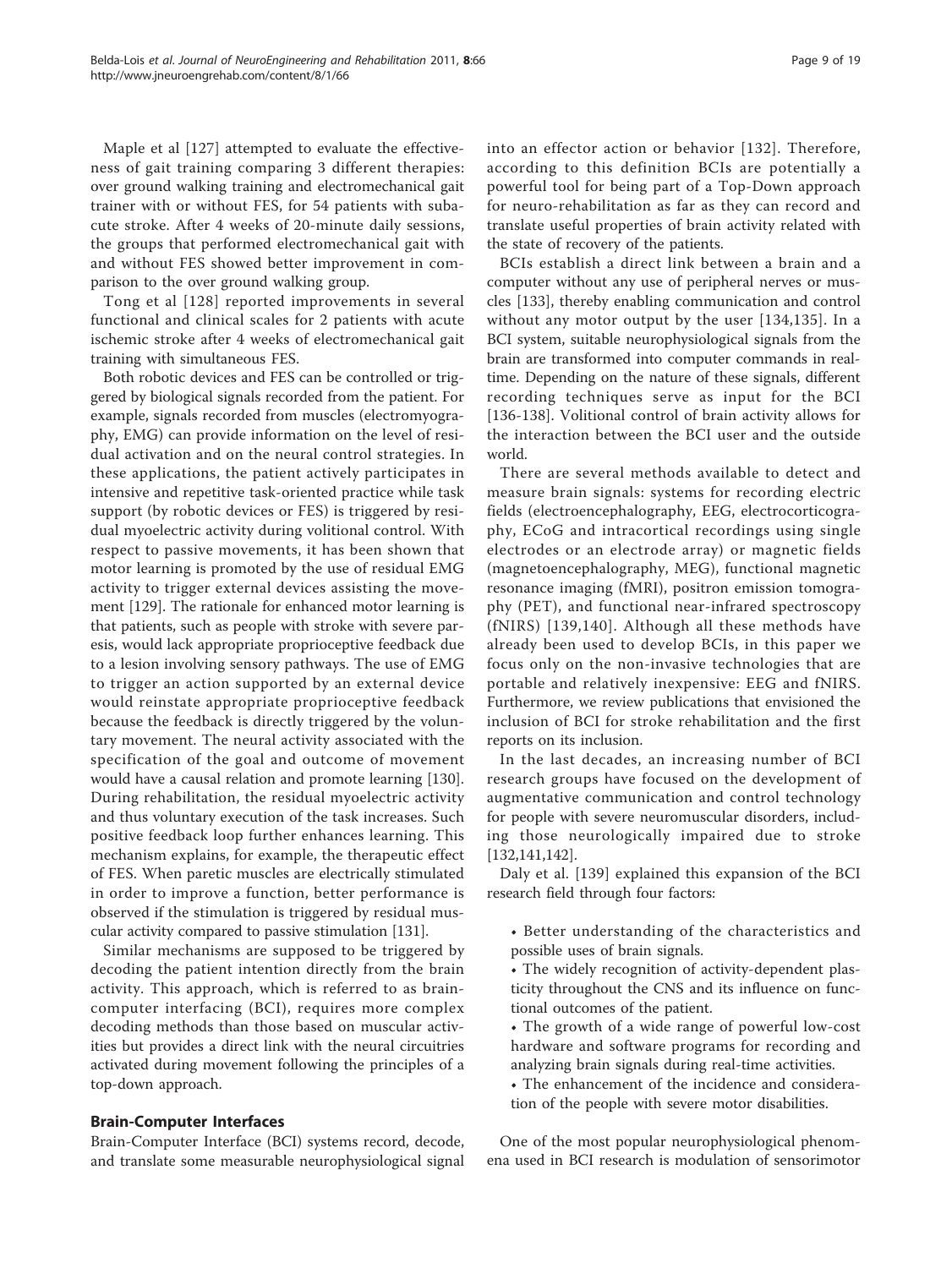rhythms through motor imagery (MI) [\[143](#page-17-0)]. Imagination of limb movement produces a distinctive pattern on the motor cortex that can be detected online from the EEG [[144-146\]](#page-17-0), MEG [\[147\]](#page-17-0), ECoG [[148](#page-17-0)-[150\]](#page-17-0), fMRI [\[151](#page-17-0)] and fNIRS [[152,153](#page-17-0)].

Mental simulation of movement, engages the primary motor cortex in a similar way that motor execution does [[154](#page-17-0)]. Motor imagery (MI) patterns have been found in healthy people [[155](#page-17-0)-[157](#page-17-0)], ALS patients [[158](#page-17-0)], SCI patients [[159,](#page-17-0)[160](#page-18-0)], and in stroke patients [[161\]](#page-18-0). Since MI does not require motor output, it can be used to "cognitively rehearse physical skills in a safe, repetitive manner" [[162\]](#page-18-0), even in patients with no residual motor function.

In particular, for motor recovery after stroke, MI has been extensively exploited to promote neuroplasticity in combination with traditional physiotherapy and robotaided therapy [[163](#page-18-0)]. For example, Page et al. [[162](#page-18-0)] showed that including a session of MI (30 minutes) after the usual physiotherapy (twice a week during six weeks) led to a significant reduction in affected arm impairment and significant increase in daily arm function, compared to a control group with physiotherapy but without MI sessions. MI sessions were guided by an audio tape describing the movements in both visual and kinesthetic ways. It can be seen that supporting MI with a BCI, would provide an objective measure of cortical activation during the MI therapy sessions.

In an early report on BCI control by stroke patients, Birbaumer et al. [\[140\]](#page-17-0) reported on a MEG-based BCI. Chronic stroke patients with no residual hand function were trained to produce reliable MI patterns (volitional modulations of the sensorimotor rhythms around 8–12 Hz, through imagery of hand movements) to open and close a hand orthosis. To this end, between ten and twenty training sessions were required. Once the patients were able to control the device, further therapy sessions were carried out with a portable EEG-based BCI. It was mentioned that, as a side effect, the patients experienced "complete relief of hand spasticity" but not details were provided.

After this report, other research groups presented reports on future prospects of BCIs and the role of BCIs in neurological rehabilitation.

Buch et al. [[132\]](#page-17-0) reported that six out of eight patients with chronic hand plegia resulting from stroke could control the MEG-BCI after 13 to 22 sessions. Their performance ranged between 65% and 90% (classification accuracy), however, none of the patients showed significant improvement in their hand function after the BCI training.

Recently, Broetz et al. [\[164](#page-18-0),[165](#page-18-0)] reported the case of one chronic stroke patient trained over one year with a combination of goal-directed physical therapy and the MEG/EEG-BCI reported in [[132,140\]](#page-17-0). After therapy, hand and arm movement ability as well as speed and safety of gait improved significantly. Moreover, the improvement in motor function was associated with an increased MI pattern (mu oscillations)from the ipsilesional motor cortex.

According to the literature, MEG and fMRI are better at locating stroke lesions and the neural networks involved in MI, thus, making those techniques the best choice for assessing changes in the motor activity that could foster and improve motor function [[133,145,140](#page-17-0)[,166-169](#page-18-0)]. However, due to better portability and lower cost, EEG is a better choice for clinical setups, real time systems, and MI-based therapy, while functional methods like fNIRS are still an option. The next sections present the current approaches and the latest development in motor function recovery after stroke, using EEG-based and fNIRS-based BCIs.

#### Electroencephalography-based BCIs

Nowadays, there are only a few reports of Electroencephalograpy (EEG)-based BCIs for rehabilitation in stroke patients. The major part of these reports for stroke recovery focus on the rehabilitation of upper limbs, specifically of hand movements. Moreover, most of these reports focus on BCI performance of stroke patients and only a few of them have shown a real effect of BCI usage on motor recovery. Ang et al. [[170](#page-18-0)] presented a study where a group of eight hemiparetic stroke patients received twelve sessions (one hour each, three times a week during four weeks) of robotic rehabilitation guided by an EEG-BCI. If the BCI detected the patient's intention to move, a robotic device (MIT-Manus) guided the movement of the patient's hand. A control group (ten patients) received the same number of standard robotic rehabilitation sessions (passive hand movements), without BCI control. Post-treatment evaluation of hand function (Fugl Meyer scale, relative to the pre-treatment evaluation) showed a significant improvement in both groups, but no differences between them. Between subsets of participants with function improvements (six in the experimental and seven in the control group), the experimental group presented a significantly greater improvement of hand motor function after adjustment of age and gender. Based on their own previous results, Ang et al. [[171\]](#page-18-0) reported that 89% of chronic stroke patients (from a total sample of 54 patients) can operate an EEG-BCI with a performance greater than chance level, and that the performance is not correlated with their motor function (Fugl Meyer scale, Pearson's correlation  $r = 0.36$ ).

In contrast, Platz et al. [[172\]](#page-18-0) found a correlation between the ability to produce a desynchronization of the sensorimotor rhythms (associated with cortical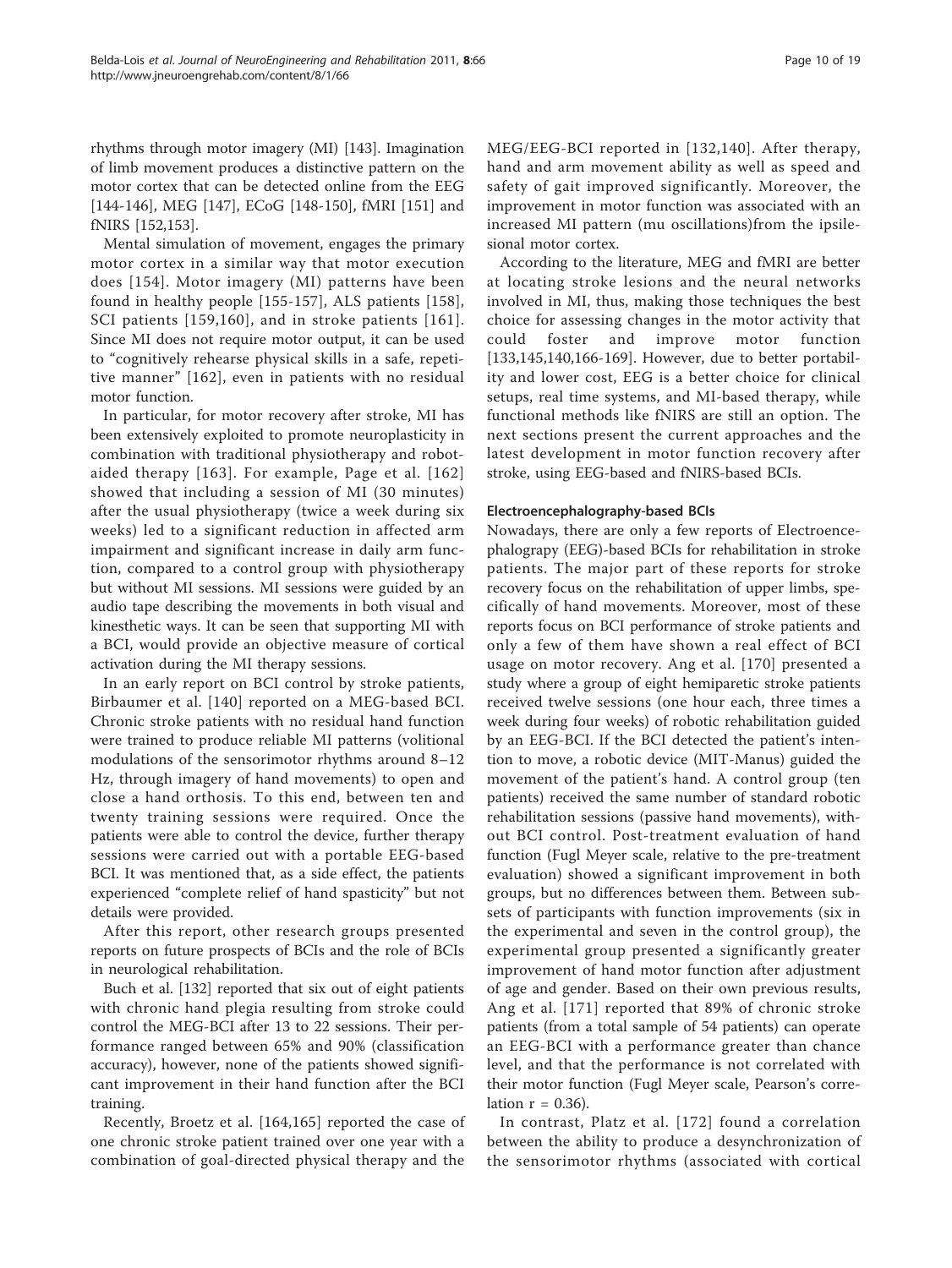activation) and the clinical motor outcome of acute and sub-acute stroke patients.

Daly et al. [[166](#page-18-0)] presented a case study where one stroke patient (ten months after stroke) was able to perform isolated index finger extension after nine sessions (45 minutes, three times a week during three weeks) of training with FES controlled by an EEG-based BCI. Before treatment, the patient was unable to produce isolated movement of any digit of her affected hand. The BCI differentiated between movement attempts and a relaxation state. The authors reported that the patient was able to modulate sensorimotor rhythms (mu band) of her ipsilesional hemisphere for attempted and imagined movement after the first session; BCI control for relaxation was achieved until the fifth session. Both control and relaxation are desirable functions of the central nervous system (CNS) that allow to improve motor function and to reduce spasms. Prior to this work, Daly et al. [[173\]](#page-18-0), showed post-treatment changes in the EEG of people with stroke (reduction of abnormal cognitive planning time and cognitive effort) that occurred in parallel with improvement in motor function.

Prasad et al. [[174](#page-18-0),[175](#page-18-0)] presented a pilot study with five chronic stroke patients, based on the findings of Page et al. [[162](#page-18-0)]. In the study, the patients completed twelve sessions of BCI training (twice a week during six weeks). The BCI detected imagery of left vs. right hand movements in real time, and translated the cortical activity into the direction of a falling ball (presented at the top of the screen). The participants could control the ball by modulating their sensorimotor rhythms to hit a target at the bottom of the screen at the left or right side. After the training, the patients' average performance ranged between 60% and 75%, but did not show any significant improvements in their motor function. These results are in line with the report of Buch et al. [[132](#page-17-0)] with the combined MEG/EEG BCI training (previously described).

Tan et al. [[176\]](#page-18-0) reported that four out of six postacute stroke patients (less than three months after lesion) could modulate their sensorimotor rhythms to activate FES of the wrist muscles. Such findings are important since most of the post-stroke recovery occurs during the six months following the lesion, thus traditional and robotic-aided therapy could start as early as three months, with the possible inclusion of a BCI.

There is enough evidence to support the assumption that BCIs could improve motor recovery, but there are no long term and group studies that show a clear clinical relevance.

There is also evidence that MI of lower limbs, e.g. dancing or foot sequences, helps to improve gait [[177,178\]](#page-18-0) and coordination of lower limb movements [[179\]](#page-18-0). Moreover, Malouin et al [\[180\]](#page-18-0) showed differences between hand and foot MI after stroke. On the other hand, some studies suggest that there is a common mechanism influencing upper and lower limb recovery simultaneously, independently of the limb chosen for the rehabilitation therapy [\[181,182](#page-18-0)]. While upper limb recovery is the focus of attention, lower limb and gait function have not been studied in combination with BCIs yet. Recent reports on EEG analysis during gait, suggest that it is possible to find neural correlates of gait [\[23](#page-15-0)] and to decode leg movement [[183\]](#page-18-0). Whether EEG-BCIs, or any BCI at all, are helpful for gait rehabilitation, is still an interesting question that remains open.

#### Functional near infrared spectroscopy-based BCIs

Functional near infrared spectroscopy (fNIRS) is a noninvasive psycho-physiological technique that utilizes light in the near infrared range (700 to 1000 nm) to determine cerebral oxygenation, blood flow, and metabolic status of localized regions of the brain. The degree of increase in regional cerebral blood flow (rCBF) exceeds that of increases in regional cerebral oxygen metabolic rate (rCMRO2) resulting in a decrease in deoxygenated haemoglobin (deoxyHb) in venous blood. Thus, increase in total haemoglobin and oxygenated haemoglobin (oxyHb) with a decrease in deoxygenated haemoglobin is expected to be observed in activated brain areas during fNIRS measurement. fNIRS uses multiple pairs or channels of light sources and light detectors operating at two or more discrete wavelengths. The light source is usually a light emitting diode. Three techniques are available for NIRS signal acquisition, continuous-wave spectroscopy, time-resolved spectroscopy and frequency-domain techniques [\[184\]](#page-18-0). Continuous-wave spectroscopy is the approach used in the majority of the neuroimaging as well as brain-computer interface (BCI) studies. In this technique, the optical parameter measured is attenuation of light intensity due to absorption by the intermediate tissue. The source and the detector are separated by a distance of 2-7 cm to allow light to pass through the intermediate layers of scalp, skull and tissue to reach the surface of the brain again. The greater the distance between the source and the detector, the greater is the chance that the near-infrared light reaches the cortical surface. However, the attenuation of light due to absorption and scattering increases with the source-detector distance. The changes in the concentration of oxyHb and deoxyHb are computed from the changes in the light intensity at different wavelengths, using the modified Beer-Lambert equation [[184\]](#page-18-0).

The favorable properties of the fNIRS approach are its simplicity, flexibility and high signal to noise ratio. fNIRS provides spatially specific signals at high temporal resolution and it is portable and less expensive than fMRI. Human participants can be examined under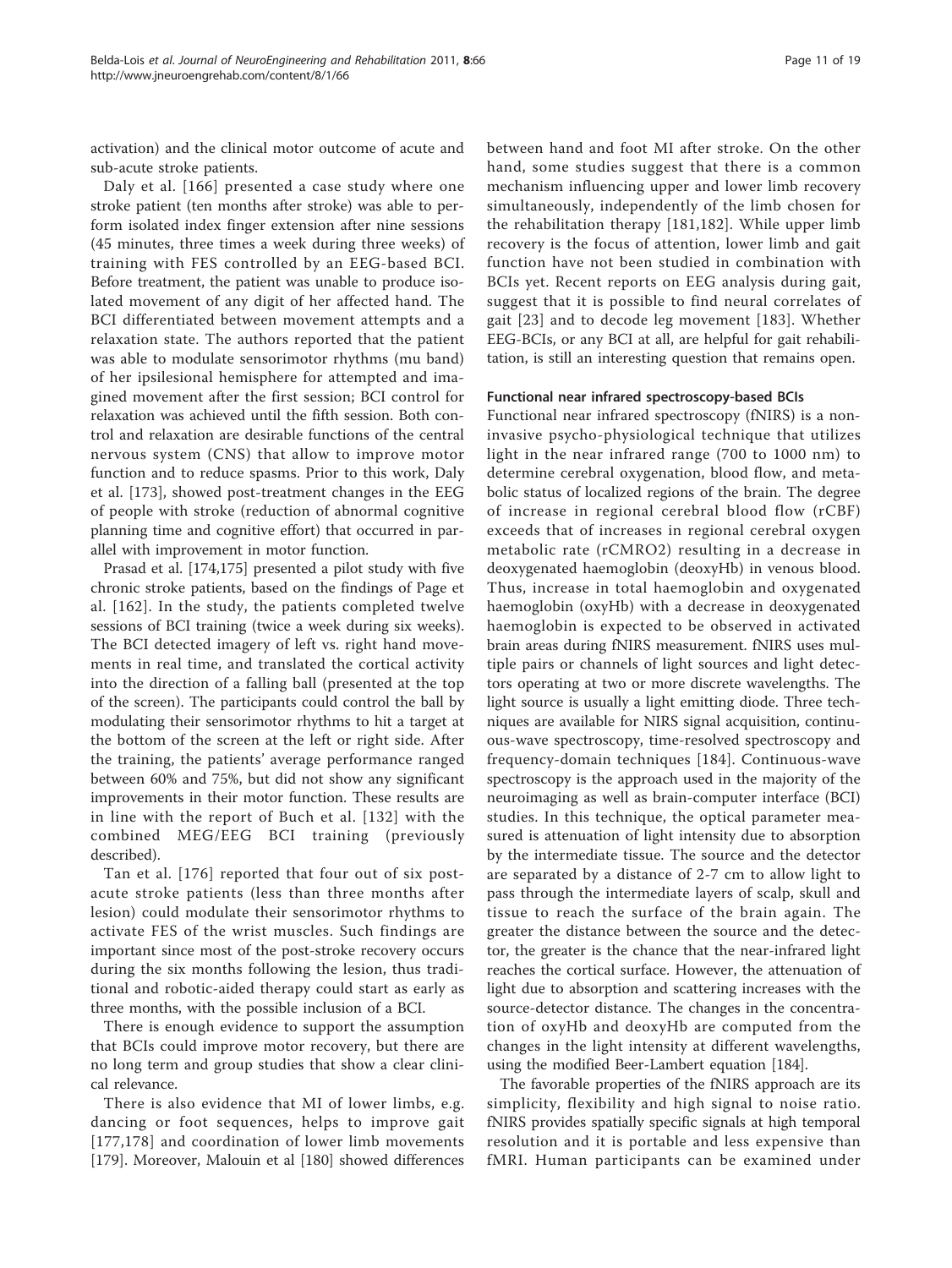normal conditions such as sitting in a chair, without their motion being severely restricted. However, the depth of brain tissue which can be measured is only 1-3 cm, restricting its applications to the cerebral cortex. With exciting developments in portable fNIRS instruments incorporating wireless telemetry [\[185](#page-18-0)], it is now possible to monitor brain activity from freely moving subjects [[186,187](#page-18-0)] thus enabling more dynamic experimental paradigms, clinical applications and making it suitable for implementation on BCIs.

As this paper focuses on rehabilitation of gait after stroke, the next sections will analyze the literature regarding gait performance using fNIRS and its application in stroke rehabilitation.

#### Assessment of gait with fNIRS

Increasing evidence indicates that fNIRS is a valuable tool for monitoring motor brain functions in healthy subjects and patients. Less sensitivity of fNIRS to motion artifacts allows the experimenters to measure cortical hemodynamic activity in humans during dynamic tasks such as gait.

Miyai and colleagues [\[188\]](#page-18-0) recorded cortical activation in healthy participants associated with bipedal walking on a treadmill. They reported that walking was bilaterally associated with increased levels of oxygenated and total hemoglobin in the medial primary sensorimotor cortex (SMC) and the supplementary motor area (SMA). Alternating foot movements activated similar but less broad regions. Gait imagery increased activities caudally located in the SMA.

A study from Suzuki et al [\[189](#page-18-0)] explored the involvement of the prefrontal cortex (PFC) and premotor cortex (PMC) in the control of human walking and running by asking participants to perform three types of locomotor tasks at different speeds using a treadmill. During the acceleration periods immediately preceded reaching the steady walking or running speed, the levels of oxyHb increased, but those of deoxyHb did not in the frontal cortices. The changes were greater at the higher locomotor speed in the bilateral PFC and the PMC, but there were less speed-associated changes in the SMC. The medial prefrontal activation was most prominent during the running task.

Similarly, Mihara and colleagues [[190\]](#page-18-0) reported the involvement of the PMC and PFC in adapting to increasing locomotor speed.

A recent fNIRS study [[191](#page-18-0)] showed that preparation for walking cued by a verbal instruction enhanced frontal activation both during the preparation and execution of walking as well as walking performance.

Altogether the studies on healthy participants reported an association between the PFC, SMA and SMC and control of gait speed. Moreover, the involvement of the left PFC might depend on an age-related decline in gait capacity in the elderly [\[192](#page-18-0)].

Thus far, few studies utilized fNIRS to assess cortical activation patterns in stroke patients. Cortical activation during hemiplegic gait was assessed in six non-ambulatory patients with severe stroke, using an fNIRS imaging system [[193\]](#page-18-0). Patients performed tasks of treadmill walking under partial BWS, either with mechanical assistance in swinging the paretic leg control (CON) or with a facilitation technique that enhanced swinging of the paretic leg (FT), provided by physical therapists. Gait performance was associated with increased oxyHb levels in the medial primary sensorimotor cortex in the unaffected hemisphere greater than in the affected hemisphere. Both cortical mappings and quantitative data showed that the PMC activation in the affected hemisphere was enhanced during hemiplegic gait. Moreover, cortical activations and gait performance were greater in walking with FT than with CON. In a followup study the same authors investigated cerebral mechanisms underlying locomotor recovery after stroke [[194\]](#page-18-0). Locomotor recovery after stroke seems to be associated with improvement of asymmetry in SMC activation and enhanced PMC activation in the affected hemisphere. In particular a correlation between improvement of the asymmetrical SMC activation and improvement of gait parameters were measured.

Furthermore, Mihara and colleagues [[195](#page-18-0)] compared cortical activity in patients with ataxia during gait on a treadmill after infratentorial stroke with those in healthy control subjects observed a likely compensatory sustained prefrontal activation during ataxic gait.

Overall, these studies demonstrate the suitability of fNIRS for detecting brain activity during normal and impaired locomotion and subsequently as being part of a top-down strategy for rehabilitation.

#### fNIRS-BCI in stroke rehabilitation

Coyle et al. [[196\]](#page-18-0) and Sitaram and Hoshi et al. [[197](#page-18-0)] were the first to conduct experiments to investigate the use of fNIRS for developing BCIs.

Sitaram et al [[197](#page-18-0)] reported that MI produced similar but reduced activations in comparison to motor execution when participants used overt and covert finger tapping of left and right hands.

In the study by Coyle and Ward et al. [\[196](#page-18-0)] a BCI system provided visual feedback by means of a circle on the screen that shrunk and expanded with changes in hemoglobin concentration while participants imagined continually clenching and releasing a ball. An intensity threshold of the hemoglobin concentration from the contralateral optodes on the motor cortex was used to determine the actual brain state [[196](#page-18-0),[197\]](#page-18-0). In a follow-up experiment, Coyle et al. [\[152](#page-17-0)] used their custom-built fNIRS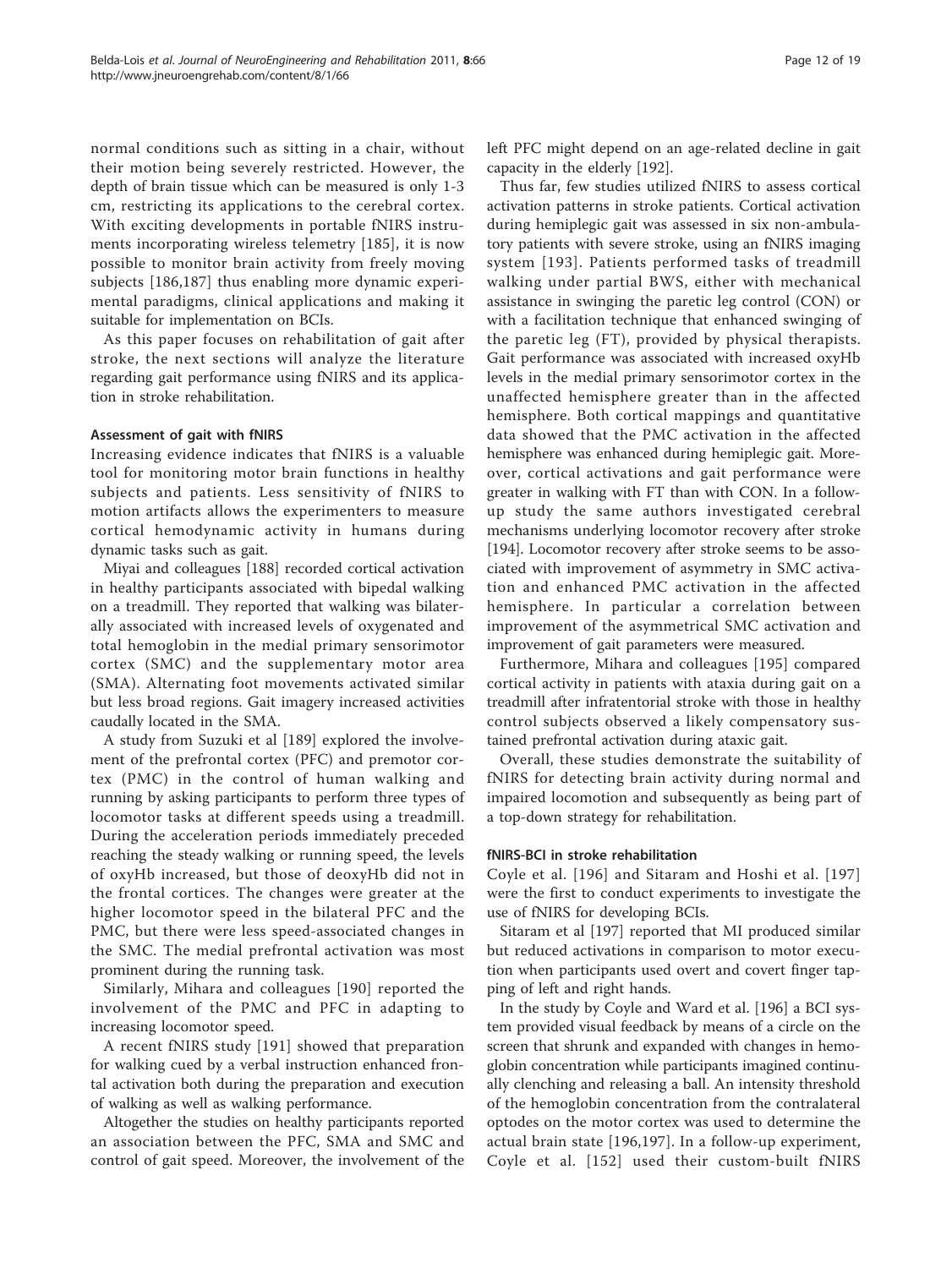instrument to demonstrate a binary switching control called the Mindswitch with the objective of establishing a binary yes or no signal for communication. The fNIRS signal used for this purpose was derived from a single channel on the left motor cortex elicited by imagined movement of the right hand. The fNRIS based Mindswitch system tested on healthy participants showed that the number of correct classifications to the total number of trials was on the average more than 80%.

Recently, several studies reported fNIRS based BCI implementations [[197-201](#page-18-0)]. Sitaram et al [\[198,202\]](#page-18-0) published the first controlled evaluation of an fNIRS-BCI. They used a continuous wave multichannel NIRS system (OMM-1000 from Shimadzu Corporation, Japan) over the motor cortex on healthy volunteers, to measure oxyHb and deoxyHb changes during left hand and right hand motor execution and imagery. The results of signal analysis indicated distinct patterns of hemodynamic responses which could be utilized in a pattern classifier towards developing a BCI. Two different pattern recognition techniques, Support Vector Machines (SVM) and Hidden Markov Model (HMM) were applied for implementing the automatic pattern classifier. SVMs are learning systems developed by Vapnik and his co-workers [[203\]](#page-19-0). SVM has been demonstrated to work well in a number of real-world applications including BCI [[204](#page-19-0)]. A Markov model is a finite state machine which can be used to model a time series. HMMs were first successfully applied for speech recognition, and later in molecular biology for modelling the probabilistic profile of protein families [[205](#page-19-0)]. This was the first time that SVM and HMM techniques were used to classify NIRS signals for the development of a BCI. Data for finger tapping and imagery were collected in two separate sessions for all participants. The analysis showed that, typically, concentration of oxyHb increased and concentration of deoxyHb decreased during both finger tapping and motor imagery tasks. However, changes in concentration, both for oxyHb and deoxyHb, for finger tapping were greater than those for motor imagery. Furthermore, channels on the motor cortex of the contralateral hemisphere showed activation by an increase in oxyHb and decrease in deoxyHb, while the channels on the ipsilateral hemisphere either showed similar response but to a smaller extent, or in a reversed manner potentially indicating inhibition. Reconstruction of topographic images of activation showed that there exist distinct patterns of hemodynamic responses as measured by fNIRS to left hand and right hand motor imagery tasks which could be utilized in a pattern classifier towards developing a BCI. Finger tapping data were classified with better accuracy compared to motor imagery data, by both classification techniques for all the subjects. Between the two pattern classification

techniques, HMM performed better than SVM, for both finger tapping and motor imagery tasks. The results of high accuracy of offline pattern classification of NIRS signals during motor imagery tasks (SVM: 87.5%, HMM: 93.4%) indicated the potential use of such techniques to the further development of BCI systems. Towards this end, it was implemented a NIRS-BCI system incorporating a word speller as a language support system for people with disabilities. The authors concluded that NIRS provides an excellent opportunity to use a variety of motor and cognitive activities to detect signals from specific regions of the cortex.

With the objective of developing a specific fNIRS-BCI for rehabilitation of patients with lower limbs impairment, Rea and colleagues [[206\]](#page-19-0) assessed fNIRS capability to capture specific brain activity related to motor preparation of lower limb movements. Preliminary results showed an increase of oxyHb in the parietal cortex 9 to 11 s before legs' movement onset.

Overall these findings indicate that despite the inherent latency of the hemodynamic response fNIRS provides researchers with an excellent opportunity to use motor activities to detect signals from specific regions of the cortex for the development of future BCIs.

#### Conclusions

After stroke, gait recovery is a major objective in the rehabilitation program, therefore a wide range of strategies and assistive devices have been developed for this purpose. However, estimating rehabilitation effects on motor recovery is complex, due to the interaction of spontaneous recovery, whose mechanisms are still under investigation, and therapy.

The approaches used in gait rehabilitation after stroke include neurophysiological and motor learning techniques, robotic devices, FES, and BCIs.

Despite being successful, the main principles of current rehabilitative approaches remain unclear [[7\]](#page-14-0), and probably this is the main reason why, apparently contradictory therapies produce similar outcomes. At this respect can be notice that the majority of rehabilitative methodologies nowadays applied are bottom-up in the sense that they act on the physical level and expect for changes at the central neural system level. Therefore, it is reasonable to expect a better insight in the understanding of the rehabilitative process if top-down approaches are considered. Besides, these new insights can eventually produce new rehabilitative strategies.

These approaches have been studied and compared by many researchers and, although there is not full consensus, the following general conclusions can be drawn:

• Regarding neurophysiological and motor learning techniques, there is insufficient evidence to state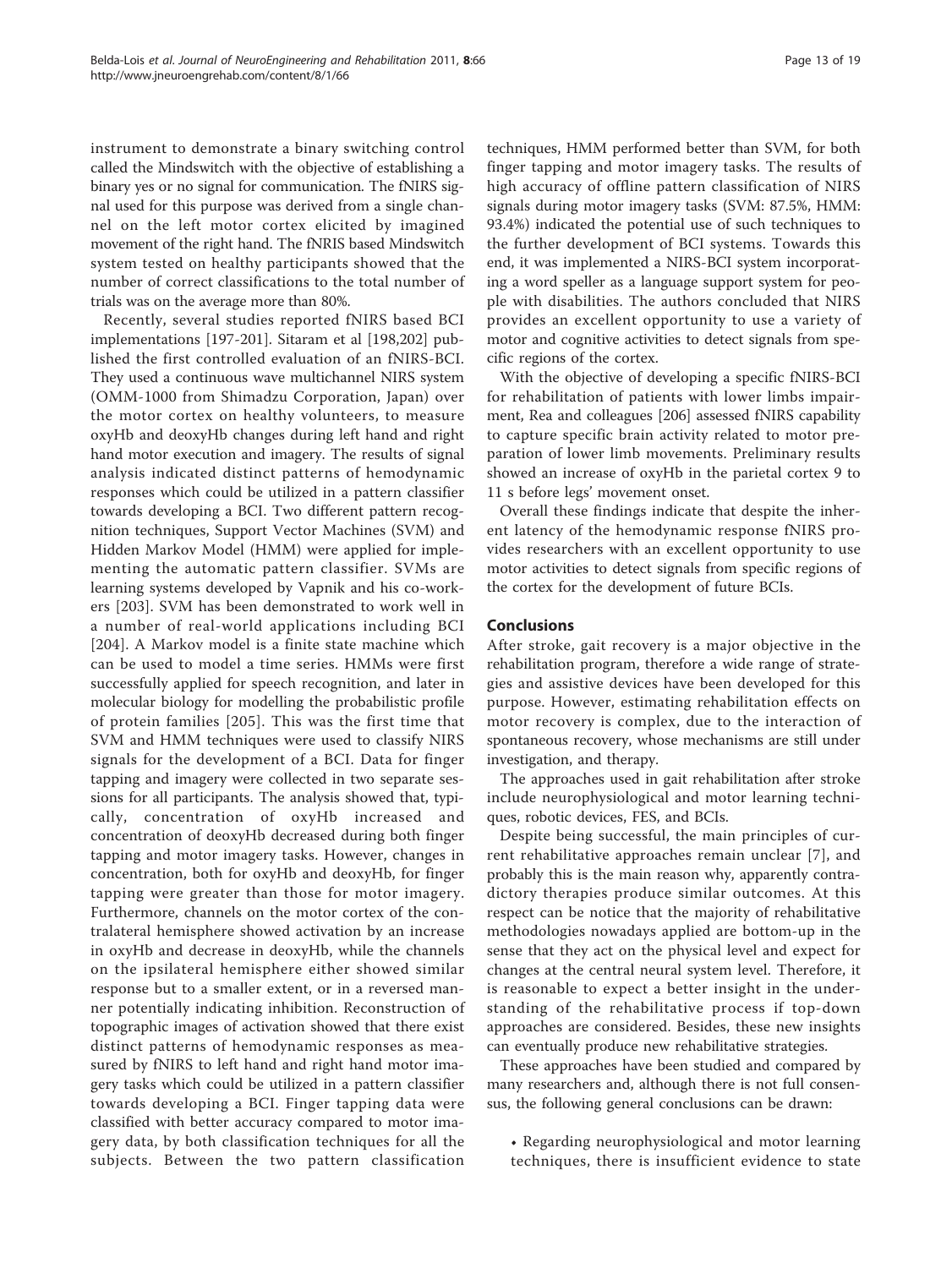<span id="page-14-0"></span>that one approach is more effective in promoting gait recovery after stroke than any other approach. Furthermore, none of the methods is specifically focused on gait rehabilitation [\[42,50\]](#page-15-0).

• There is moderate evidence of improvement in walking and motor recovery using robotic devices including systems for BWSTT when compared to conventional therapy [[96,91](#page-16-0),[105](#page-16-0)-[107](#page-16-0)].

• The combination of different rehabilitation strategies seems to be more effective than over-ground gait training alone.

• Robotic devices need further research to show their suitability for walking training and their effects on over-ground gait [\[117\]](#page-17-0).

• The use of FES combined with different walking retraining strategies has been shown to result in improvements in hemiplegic gait [[121](#page-17-0),[123](#page-17-0)-[126](#page-17-0),[207,208\]](#page-19-0).

• Reports on EEG-based BCIs for stroke recovery are limited to the rehabilitation of upper limbs, specifically of hand movements. Moreover, only a few of them have shown a real effect of BCI usage on motor recovery [[162](#page-18-0),[166,171,176,](#page-18-0)[209\]](#page-19-0).

• There is enough evidence to support the assumption that BCIs could improve motor recovery after stroke, but there are no long term and group studies that show a clear clinical relevance.

• Lower limbs and gait function have not been studied in combination with BCIs yet. However some works suggest that there is a common mechanism influencing upper and lower limb recovery simultaneously, independently of the limb chosen for the rehabilitation therapy [[164](#page-18-0),[181](#page-18-0)].

• Despite the inherent latency of the hemodynamic response fNIRS enables researchers to detect signals from specific regions of the cortex during the performance of motor activities for the development of future BCIs [\[188-190,195\]](#page-18-0).

• Future research would make possible the analysis of the impact of rehabilitation on brain plasticity in order to adapt treatment resources to meet the needs of each patient and optimize the recovery process.

#### Acknowledgements

This review has been carried out with financial support from the European Commission within the Seventh Framework Programme under contract FP7- ICT-2009-247935: BETTER BNCI-driven Robotic Physical Therapies in Stroke Rehabilitation of Gait Disorders.

#### Author details

<sup>1</sup>Instituto de Biomecánica de Valencia, Universitat Politécnica de Valencia, Camino de Vera, s/n ed. 9C, E46022 Valencia, Spain. <sup>2</sup>Grupo de Tecnología Sanitaria del IBV, CIBER de Bioingeniería, Biomateriales y Nanomedicina (CIBER-BBN). Valencia, Spain. <sup>3</sup>Bioengineering Group, Center for Automation and Robotics, Spanish National Research Council (CSIC). Madrid, Spain. 4 Department of Neurorehabilitation Engineering, Bernstein Center for

Computational Neuroscience University Medical Center Göttingen Georg-August University. Göttingen, Germany. <sup>5</sup>Fondazione Santa Lucia. Roma, Italy<br><sup>6</sup>Llniversity of Tübingen, Tübingen, Germany, <sup>7</sup>TECNALLA Besearch and University of Tübingen. Tübingen, Germany. <sup>7</sup>TECNALIA Research and Innovation Germany. Tübingen, Germany. <sup>8</sup>Graz University of Technology Austria.

#### Authors' contributions

JB structured the paper contents and made the revision of the whole article. SM wrote the draft of the manuscript and revised the integration of the different sections. IB provided the framework for the introduction. JM contributed to the robotic devices section, especially exoskeletons and JP revised it and looked for the consistency of this part in the whole paper. DF revised the paper for consistency in the neurophysiological aspects. MM and FT wrote the neurophysiology of gait and classic gait rehabilitation techniques sections. MI revised the manuscript for consistency in the gait rehabilitation approach. AR and AC wrote about fNIRS based BCIs and MR revised it. TS and CB wrote and revised the section of EEG based BCIs. All authors read and approved the final manuscript.

#### Competing interests

The authors declare that they have no competing interests.

Received: 4 April 2011 Accepted: 13 December 2011 Published: 13 December 2011

#### References

- 1. Schmidt H, Werner C, Bernhardt R, Hesse S, Krüger J: Gait rehabilitation machines based on programmable footplates. Journal of neuroengineering and rehabilitation 2007, 4.
- 2. Kwakkel G, Kollen BJ, Wagenaar RC: Therapy Impact on Functional Recovery in Stroke Rehabilitation:: A critical review of the literature. Physiotherapy 1999, 85:377-391.
- 3. Evers SM, Struijs JN, Ament AJ, van Genugten ML, Jager JC, van den Bos GA: International comparison of stroke cost studies. Stroke 2004, 35:1209-1215.
- 4. Schaechter JD: Motor rehabilitation and brain plasticity after hemiparetic stroke. Progress in neurobiology 2004, 73:61-72.
- 5. Flansbjer UB, Holmbäck AM, Downham D, Patten C, Lexell J: Reliability of gait performance tests in men and women with hemiparesis after stroke. Journal of Rehabilitation Medicine 2005, 37:75-82.
- 6. Olney SJ, Richards C: Hemiparetic gait following stroke. Part I: Characteristics. Gait & Posture 1996, 4:136-148.
- 7. Hermano K, Bruce V, Neville H: A working model of stroke recovery from rehabilitation robotics practitioners. Journal of NeuroEngineering and Rehabilitation 6.
- 8. Rossignol S, Dubuc R, Gossard JP: Dynamic sensorimotor interactions in locomotion. Physiological reviews 2006, 86:89.
- 9. Verma R, Arya KN, Sharma P, Garg RK: Understanding gait control in poststroke: Implications for management. Journal of Bodywork and Movement Therapies 2010, 1-8.
- 10. Mayer M: Clinical neurokinesiology of spastic gait. Bratislavské lekárske listy 2002, 103:3-11.
- 11. Lindquist AR, Prado CL, Barros RM, Mattioli R, da Costa PH, Salvini TF: Gait training combining partial body-weight support, a treadmill, and functional electrical stimulation: effects on poststroke gait. Physical Therapy 2007, 87:1144-1154.
- 12. Dietz V: Interaction between central programs and afferent input in the control of posture and locomotion. Journal of biomechanics 1996, 29:841-844.
- 13. Grillner S: The motor infrastructure: from ion channels to neuronal networks. Nature Reviews Neuroscience 2003, 4:573-586.
- 14. Field-Fote EC, Dietz V: Single joint perturbation during gait: Preserved compensatory response pattern in spinal cord injured subjects. Clinical neurophysiology 2007, 118:1607-1616.
- 15. Yang JF, Gorassini M: Spinal and brain control of human walking: implications for retraining of walking. The Neuroscientist 2006, 12:379-389.
- 16. Norton J: Changing our thinking about walking. The Journal of Physiology 2010, 588:4341.
- 17. Reisman DS, Wityk R, Silver K, Bastian AJ: Locomotor adaptation on a splitbelt treadmill can improve walking symmetry post-stroke. Brain 2007, 130:1861-1872.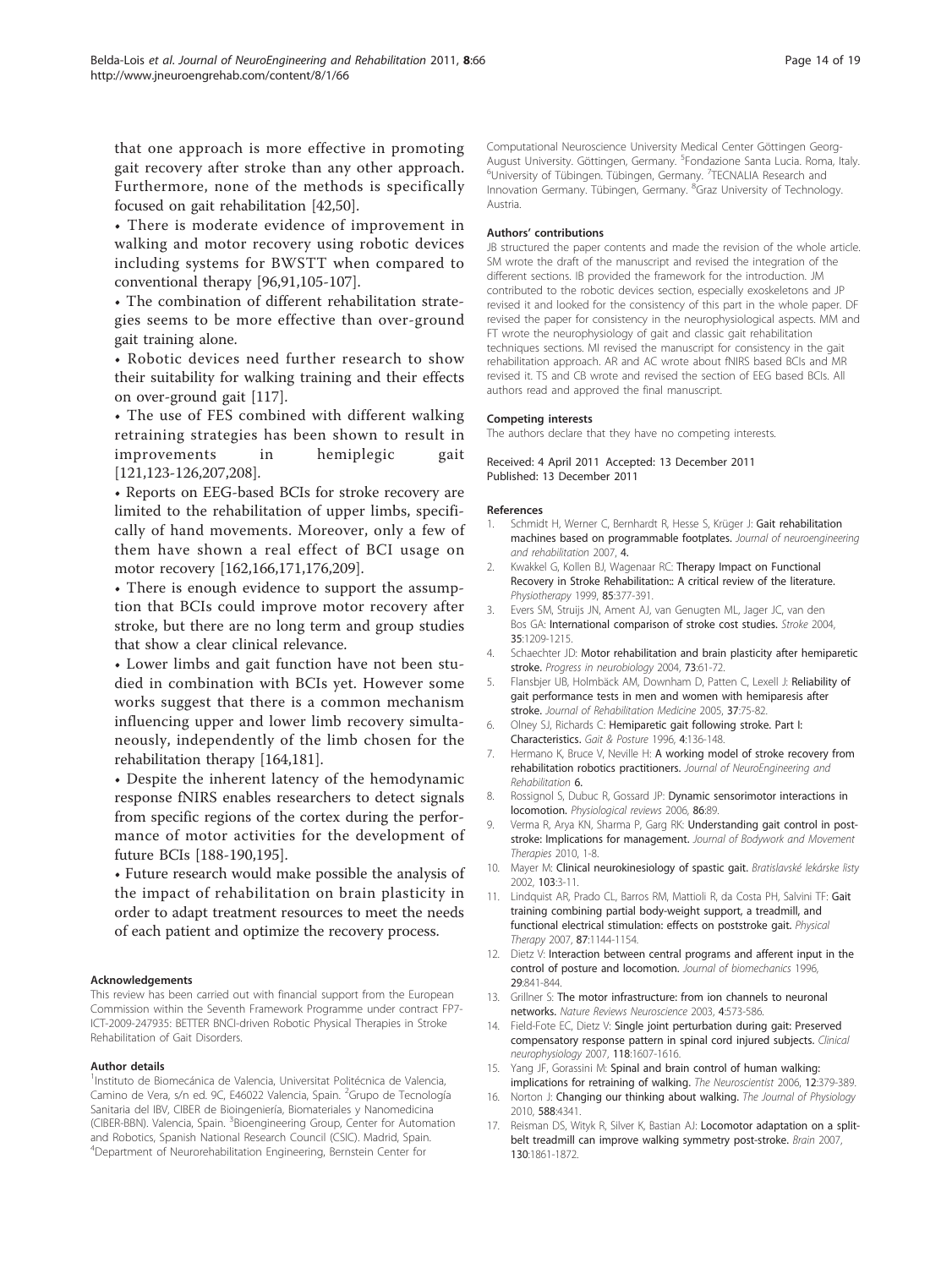- <span id="page-15-0"></span>18. Yang JF, Lamont EV, Pang MY: Split-belt treadmill stepping in infants suggests autonomous pattern generators for the left and right leg in humans. The Journal of neuroscience 2005, 25:6869-6876.
- 19. Ivanenko YP, Dominici N, Cappellini G, Lacquaniti F: Kinematics in newly walking toddlers does not depend upon postural stability. Journal of neurophysiology 2005, 94:754-763.
- 20. Okamoto T, Okamoto K, Andrew PD: Electromyographic developmental changes in one individual from newborn stepping to mature walking. Gait & posture 2003, 17:18-27.
- 21. Christensen LO, Andersen JB, Sinkjær T, Nielsen J: Transcranial magnetic stimulation and stretch reflexes in the tibialis anterior muscle during human walking. The Journal of physiology 2001, 531:545.
- 22. Petersen NT, Butler JE, Marchand-Pauvert V, Fisher R, Ledebt A, Pyndt HS, Hansen NL, Nielsen JB: Suppression of EMG activity by transcranial magnetic stimulation in human subjects during walking. The Journal of Physiology 2001, 537:651-656.
- 23. Gwin JT, Gramann K, Makeig S, Ferris DP: Electrocortical activity is coupled to gait cycle phase during treadmill walking. Neuroimage 2010.
- 24. Molinari M: Plasticity properties of CPG circuits in humans: impact on gait recovery. Brain Research Bulletin 2009, 78:22-25.
- 25. Capaday C, Lavoie BA, Barbeau H, Schneider C, Bonnard M: Studies on the corticospinal control of human walking. I. Responses to focal transcranial magnetic stimulation of the motor cortex. Journal of neurophysiology 1999, 81:129.
- 26. Schubert M, Curt A, Jensen L, Dietz V: Corticospinal input in human gait: modulation of magnetically evoked motor responses. Experimental brain research 1997, 115:234-246.
- 27. Knutsson E, Richards C: Different types of disturbed motor control in gait of hemiparetic patients. Brain 1979, 102:405-430.
- 28. Yang JF, Lam T, Pang MY, Lamont E, Musselman K, Seinen E: Infant stepping: a window to the behaviour of the human pattern generator for walking. Canadian journal of physiology and pharmacology 2004, 82:662-674.
- 29. Heuninckx S, Wenderoth N, Debaere F, Peeters R, Swinnen SP: Neural basis of aging: the penetration of cognition into action control. The Journal of neuroscience 2005, 25:6787-6796.
- 30. Wieser M, Haefeli J, Bütler L, Jäncke L, Riener R, Koeneke S: Temporal and spatial patterns of cortical activation during assisted lower limb movement. Experimental brain research 2010, 203:181-191.
- 31. Hansen NL, Nielsen JB: The effect of transcranial magnetic stimulation and peripheral nerve stimulation on corticomuscular coherence in humans. The Journal of Physiology 2004, 561:295-306.
- 32. Alexander LD, Black SE, Patterson KK, Gao F, Danells CJ, McIlroy WE: Association between gait asymmetry and brain lesion location in stroke patients. Stroke 2009, 40:537-544.
- 33. Richards CL, Olney SJ: Hemiparetic gait following stroke. Part II: Recovery and physical therapy. Gait & Posture 1996, 4:149-162.
- 34. Ditunno PL, Patrick M, Stineman M, Morganti B, Townson AF, Ditunno JF: Cross-cultural differences in preference for recovery of mobility among spinal cord injury rehabilitation professionals. Spinal cord 2005, 44:567-575.
- 35. Jette DU, Latham NK, Smout RJ, Gassaway J, Slavin MD, Horn SD: Physical therapy interventions for patients with stroke in inpatient rehabilitation facilities. Physical therapy 2005, 85:238-248.
- 36. Langhorne P, Bernhardt J, Kwakkel G: Stroke rehabilitation. The Lancet 2011, 377:1693-1702.
- 37. McDowd JM, Filion DL, Pohl PS, Richards LG, Stiers W: Attentional abilities and functional outcomes following stroke. The Journals of Gerontology Series B: Psychological Sciences and Social Sciences 2003, 58:P45.
- 38. Bastian AJ: Understanding sensorimotor adaptation and learning for rehabilitation. Current opinion in neurology 2008, 21:628.
- 39. Martin TA, Keating JG, Goodkin HP, Bastian AJ, Thach WT: Throwing while looking through prisms. II. Specificity and storage of multiple gazethrow calibrations. Brain 1996, 119:1199-1212.
- 40. Kopp B, Wolff M: Brain mechanisms of selective learning: Event-related potentials provide evidence for error-driven learning in humans. Biological Psychology 2000, 51:223-246.
- 41. Scheidt RA, Stoeckmann T: Reach adaptation and final position control amid environmental uncertainty after stroke. Journal of neurophysiology 2007, 97:2824.
- 42. Pollock A, Baer G, Pomeroy VM, Langhorne P: Physiotherapy treatment approaches for the recovery of postural con-trol and lower limb function following stroke. status and date: Edited (no change to conclusions), published in 2007, 21:395-410.
- 43. Lennon S: The Bobath concept: a critical review of the theoretical assumptions that guide physiotherapy practice in stroke rehabilitation. Physical therapy reviews 1996, 1:35-45.
- 44. Bobath B, Bobath K: Control of motor function in the treatment of cerebral palsy. 1957, 43:295-303.
- 45. Paci M: Physiotherapy based on the Bobath concept for adults with post-stroke hemiplegia: a review of effectiveness studies. Journal of rehabilitation medicine 2003, 35:2-7.
- 46. Bobath B: Adult hemiplegia: evaluation and treatment Butterworth-Heinemann Medical; 1990.
- 47. Langhammer B, Stanghelle JK: Bobath or motor relearning programme? A comparison of two different approaches of physiotherapy in stroke rehabilitation: a randomized controlled study. Clinical rehabilitation 2000, 14:361-369.
- 48. Moros JS, Ballero F, Jáuregui S, Carroza MP: Rehabilitación en el ictus Rehabilitation in the stroke. ANALES Sis San Navarra 2000, 173-180.
- 49. Stern PH, McDowell F, Miller JM, Robinson M: Effects of facilitation exercise techniques in stroke rehabilitation. Archives of physical medicine and rehabilitation 1970, 51:526-531.
- 50. Hesse S, Bertelt C, Jahnke MT, Schaffrin A, Baake P, Malezic M, Mauritz KH: Treadmill training with partial body weight support compared with physiotherapy in nonambulatory hemiparetic patients. Stroke 1995, 26:976-981.
- 51. Dickstein R, Hocherman S, Pillar T, Shaham R: Stroke rehabilitation. Physical Therapy 1986, 66:1233-1238.
- 52. Vojta V: The basic elements of treatment according to Vojta. Management of the Motor Disorders of Children with Cerebral Palsy 1984, 75.
- 53. Muñoz AM: LA PARÁLISIS CEREBRAL..
- 54. Kanda T, Pidcock FS, Hayakawa K, Yamori Y, Shikata Y: Motor outcome differences between two groups of children with spastic diplegia who received different intensities of early onset physiotherapy followed for 5 years. Brain and Development 2004, 26:118-126.
- 55. Rood MS: Neurophysiological reactions as a basis for physical therapy. The Physical therapy review 1954, 34:444-449.
- 56. Johnstone M, Barton E: Home care for the stroke patient: living in a pattern Churchill Livingstone; 1996.
- 57. Carr JH, Shepherd RB: A motor relearning programme for stroke Butterworth-Heinemann; 1987.
- 58. Anderson M, Lough S: A psychological framework for neurorehabilitation. Physiotherapy Theory and Practice 1986, 2:74-82.
- 59. Turnbull GI: Some learning theory implications in neurological physiotherapy. Physiotherapy 1982, 68:38-41.
- 60. Carr JH, Shepherd RB: A motor learning model for rehabilitation of the movement-disabled. Key Issues in Neurological Physiotherapy. Melksham: Redwood Press Ltd 1990, 1-24.
- 61. Carr JH, Shepherd RB: Neurological rehabilitation: optimizing motor performance Butterworth-Heinemann Medical; 1998.
- 62. van de Port IG, Wood-Dauphinee S, Lindeman E, Kwakkel G: Effects of exercise training programs on walking competency after stroke: a systematic review. American Journal of Physical Medicine & Rehabilitation 2007, 86:935.
- 63. Kwakkel G, Wagenaar RC, Twisk JW, Lankhorst GJ, Koetsier JC: Intensity of leg and arm training after primary middle-cerebral-artery stroke: a randomised trial. The Lancet 1999, 354:191-196.
- 64. Govender P, Kalra L: Benefits of occupational therapy in stroke rehabilitation. Expert Review of Neurotherapeutics 2007, 7:1013-1019.
- 65. Perfetti C: L'exercice thérapeutique cognitif pour la rééducation du patient hémiplégique Elsevier Masson; 2001.
- 66. Carr JH, Shepherd RB: A motor relearning programme for stroke Butterworth-Heinemann; 1987.
- Kinsman R, Verity R, Waller J: A conductive education approach for adults with neurological dysfunction. Physiotherapy 1988, 74:227-230.
- 68. Affolter F: Perceptual processes as prerequisites for complex human behaviour. Disability & Rehabilitation 1981, 3:3-10.
- 69. Ayres AJ: Sensory integration and learning disabilities.Edited by: Western Psychological Services. Los Angeles; 1972:.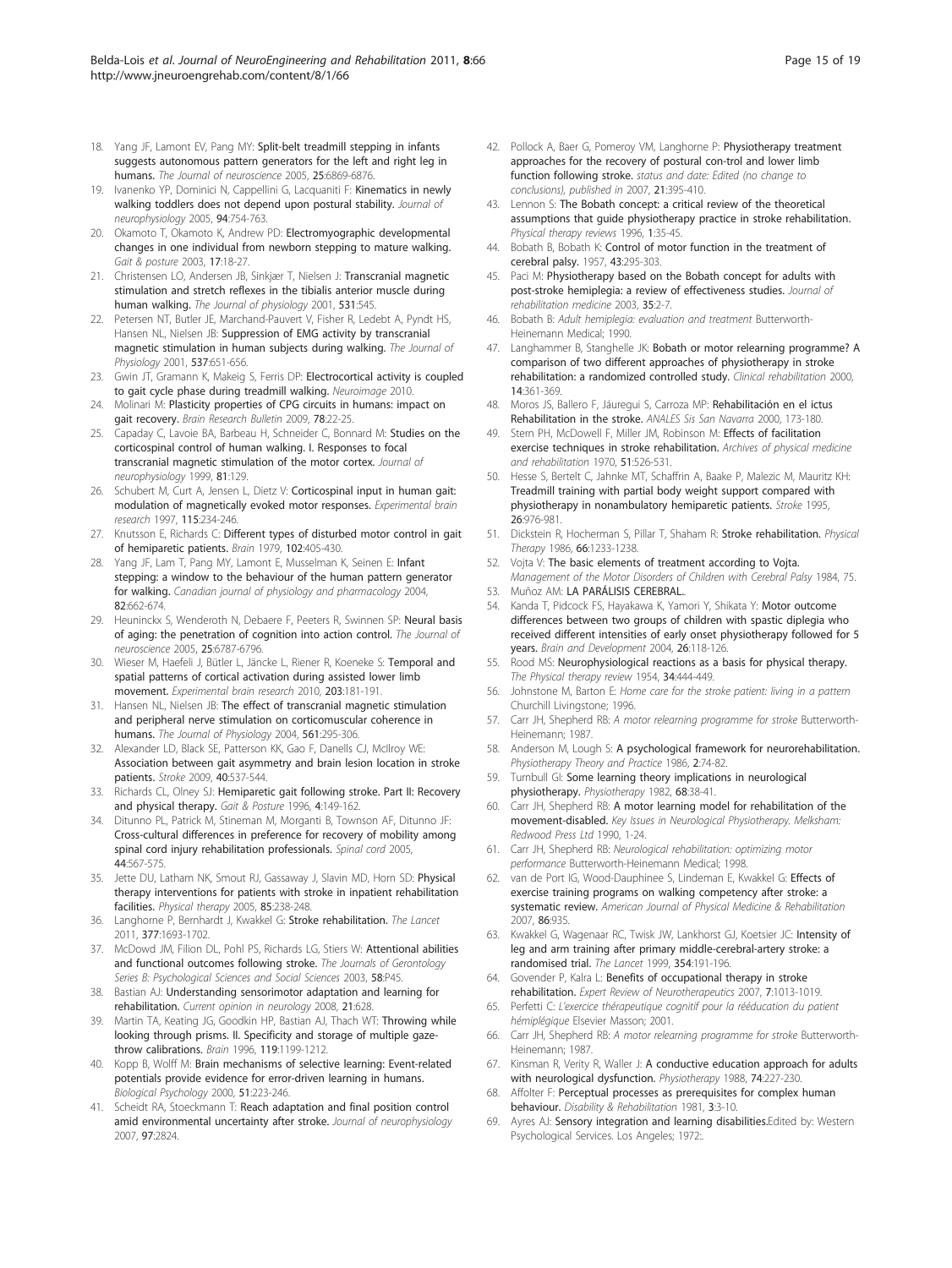- <span id="page-16-0"></span>70. Van Peppen RP, Kwakkel G, Wood-Dauphinee S, Hendriks HJ, Van der Wees PJ, Dekker J: The impact of physical therapy on functional outcomes after stroke: what's the evidence? Clinical rehabilitation 2004, 18:833-862.
- 71. DerSimonian R, Laird N: Meta-analysis in clinical trials. Controlled clinical trials 1986, 7:177-188.
- 72. Salbach NM, Mayo NE, Wood-Dauphinee S, Hanley JA, Richards CL, Cote R: A task-orientated intervention enhances walking distance and speed in the first year post stroke: a randomized controlled trial. Clinical rehabilitation 2004, 18:509-519.
- 73. Kwakkel G, Kollen B, Lindeman E: Understanding the pattern of functional recovery after stroke: facts and theories. Restorative Neurology and Neuroscience 2004, 22:281-300.
- 74. Levin MF, Kleim JA, Wolf SL: What Do Motor "Recovery" and "Compensation" Mean in Patients Following Stroke? Neurorehabilitation and neural repair 2009, 23:313.
- 75. Murphy TH, Corbett D: Plasticity during stroke recovery: from synapse to behaviour. Nature Reviews Neuroscience 2009, 10:861-872.
- 76. Wevers L, van de Port I, Vermue M, Mead G, Kwakkel G: Effects of Task-Oriented Circuit Class Training on Walking Competency After Stroke. Stroke 2009, 40:2450-2459.
- 77. Legg L, Pollock A, Langhorne P, Sellars C: A multidisciplinary research agenda for stroke rehabilitation. British Journal of Therapy and Rehabilitation 2000, 7:319-24.
- 78. French B, Thomas LH, Leathley MJ, Sutton CJ, McAdam J, Forster A, Langhorne P, Price CI, Walker A, Watkins CL: Repetitive task training for improving functional ability after stroke. Cochrane Database Syst Rev 2007, 4.
- 79. Kwakkel G, Van Peppen R, Wagenaar RC, Dauphinee SW, Richards C, Ashburn A, Miller K, Lincoln N, Partridge C, Wellwood I, et al: Effects of augmented exercise therapy time after stroke. A meta-analysis. Stroke 2004, 01-STR.
- 80. Bernhardt J, Thuy MN, Collier JM, Legg LA: Very early versus delayed mobilisation after stroke. Cochrane database of systematic reviews (Online) 2009, CD006187.
- 81. Salbach NM, Mayo NE, Higgins J, Ahmed S, Finch LE, Richards CL: Responsiveness and predictability of gait speed and other disability measures in acute stroke\* 1. Archives of physical medicine and rehabilitation 2001, 82:1204-1212.
- 82. Meek C, Pollock A, Potter J, Langhorne P: A systematic review of exercise trials post stroke. Clinical rehabilitation 2003, 17:6-13.
- 83. Bates B, Choi JY, Duncan PW, Glasberg JJ, Graham GD, Katz RC, Lamberty K, Reker D, Zorowitz R: Veterans affairs/department of defense clinical practice guideline for the management of adult stroke rehabilitation care: executive summary. Stroke 2005, 36:2049-2056.
- 84. States R, Salem Y, Pappas E: Overground gait trainer for individual chronic stroke: a cochrane systematic review. 2009, 33:4.
- 85. Moseley AM, Stark A, Cameron ID, Pollock A: Treadmill training and body weight support for walking after stroke. Cochrane Database Syst Rev 2005, 4.
- 86. Saunders DH, Greig CA, Young A, Mead GE: Physical fitness training for stroke patients. Stroke 2004, 35:2235-2235.
- 87. Dohring ME, Daly JJ: Automatic Synchronization of Functional Electrical Stimulation and Robotic Assisted Treadmill Training. IEEE Transactions on Neural Systems and Rehabilitation Engineering 2008, 16:310-313.
- 88. Hidler J, Nichols D, Pelliccio M, Brady K: Advances in the understanding and treatment of stroke impairment using robotic devices. Topics in stroke rehabilitation 2005, 12:22-35.
- 89. Mirelman A, Bonato P, Deutsch JE: Effects of training with a robot-virtual reality system compared with a robot alone on the gait of individuals after stroke. Stroke 2009, 40:169-174.
- 90. Fasoli SE, Krebs HI, Stein J, Frontera WR, Hughes R, Hogan N: Robotic therapy for chronic motor impairments after stroke: follow-up results1. Archives of physical medicine and rehabilitation 2004, 85:1106-1111.
- 91. Barbeau H, Visintin M: Optimal outcomes obtained with body-weight support combined with treadmill training in stroke subjects. Archives of physical medicine and rehabilitation 2003, 84:1458-1465.
- 92. Edwards DJ: On the understanding and development of modern physical neurorehabilitation methods: robotics and non-invasive brain stimulation. Journal of neuroengineering and rehabilitation 2009, 6:3.
- 93. Duschau-Wicke A, von Zitzewitz J, Caprez A, Lunenburger L, Riener R: Path Control: A Method for Patient-Cooperative Robot-Aided Gait Rehabilitation. Neural Systems and Rehabilitation Engineering, IEEE Transactions on 2010, 18:38-48.
- 94. Kim SH, Banala SK, Brackbill EA, Agrawal SK, Krishnamoorthy V, Scholz JP: Robot-assisted modifications of gait in healthy individuals. Experimental brain research 2010, 202:809-824.
- 95. Peshkin M, Brown DA, Santos-Munné JJ, Makhlin A, Lewis E, Colgate JE, Patton J, Schwandt D: KineAssist: A robotic overground gait and balance training device. Rehabilitation Robotics, 2005. ICORR 2005. 9th International Conference on 2005, 241-246.
- 96. Riener R, Lunenburger L, Jezernik S, Anderschitz M, Colombo G, Dietz V: Patient-cooperative strategies for robot-aided treadmill training: first experimental results. Neural Systems and Rehabilitation Engineering, IEEE Transactions on 2005, 13:380-394.
- 97. McCain KJ, POLIO FE, Baum BS, Coleman SC, Baker S, Smith PS: Locomotor treadmill training with partial body-weight support before overground gait in adults with acute stroke: a pilot study. Archives of physical medicine and rehabilitation 2008, 89:684-691.
- 98. Hesse S, Uhlenbrock D, Werner C, Bardeleben A: A mechanized gait trainer for restoring gait in nonambulatory subjects. Archives of physical medicine and rehabilitation 2000, 81:1158-1161.
- 99. Colombo G: The, lokomat»-A driven ambulatory orthosis. MEDIZINISCH ORTHOPADISCHE TECHNIK 2000, 120:178-181.
- 100. Moseley AM, Stark A, Cameron ID, Pollock A: Treadmill training and body weight support for walking after stroke. Stroke 2003, 34:3006
- 101. Pohl M, Werner C, Holzgraefe M, Kroczek G, Wingendorf I, Hoölig G, Koch R, Hesse S: Repetitive locomotor training and physiotherapy improve walking and basic activities of daily living after stroke: a single-blind, randomized multicentre trial (DEutsche GAngtrainerStudie, DEGAS). Clinical Rehabilitation 2007, 21:17-27.
- 102. Duncan PW, Propst M, Nelson SG: Reliability of the Fugl-Meyer assessment of sensorimotor recovery following cerebrovascular accident. Physical Therapy 1983, 63:1606-1610.
- 103. Bogey R, Hornby GT: Gait training strategies utilized in poststroke rehabilitation: are we really making a difference? Topics in Stroke Rehabilitation 2007, 14:1-8.
- 104. Mehrholz J, Werner C, Kugler J, Pohl M: Electromechanical-assisted training for walking after stroke. Cochrane Database Syst Rev 2007, 4.
- 105. Visintin M, Barbeau H, Korner-Bitensky N, Mayo NE: A new approach to retrain gait in stroke patients through body weight support and treadmill stimulation. Stroke 1998, 29:1122-1128.
- 106. Luft AR, Macko RF, Forrester LW, Villagra F, Ivey F, Sorkin JD, Whitall J, McCombe-Waller S, Katzel L, Goldberg AP, et al: Treadmill exercise activates subcortical neural networks and improves walking after stroke: a randomized controlled trial. Stroke 2008, 39:3341-3350.
- 107. Mayr A, Kofler M, Quirbach E, Matzak H, Fröhlich K, Saltuari L: Prospective, blinded, randomized crossover study of gait rehabilitation in stroke patients using the Lokomat gait orthosis. Neurorehabilitation and Neural Repair 2007, 21:307-314.
- 108. Monaco V, Galardi G, Jung JH, Bagnato S, Boccagni C, Micera S: A new robotic platform for gait rehabilitation of bedridden stroke patients. Rehabilitation Robotics, 2009. ICORR 2009. IEEE International Conference on 2009, 383-388.
- 109. Monaco V, Jung JH, Macrì G, Bagnato S, Micera S, Carrozza MC, Galardi G: Robotic system for gait rehabilitations of stroke patients during the acute phase..
- 110. Forrester LW, Roy A, Krebs HI, Macko RF: Ankle Training With a Robotic Device Improves Hemiparetic Gait After a Stroke. Neurorehabilitation and Neural Repair 2010, 369-377.
- 111. Song R, Tong K, Hu X: Assistive control system using continuous myoelectric signal in robot-aided arm training for patients after stroke. Neural Systems and Rehabilitation Engineering, IEEE Transactions on 2008, 16:371-379.
- 112. Ueda J, Ming D, Krishnamoorthy V, Shinohara M, Ogasawara T: Individual Muscle Control Using an Exoskeleton Robot for Muscle Function Testing. Neural Systems and Rehabilitation Engineering, IEEE Transactions on 2010, 18:339-350.
- 113. Hyngstrom A, Onushko T, Chua M, Schmit BD: Abnormal Volitional Hip Torque Phasing and Hip Impairments in Gait Post Stroke. Journal of neurophysiology 2010, 103:1557-1568.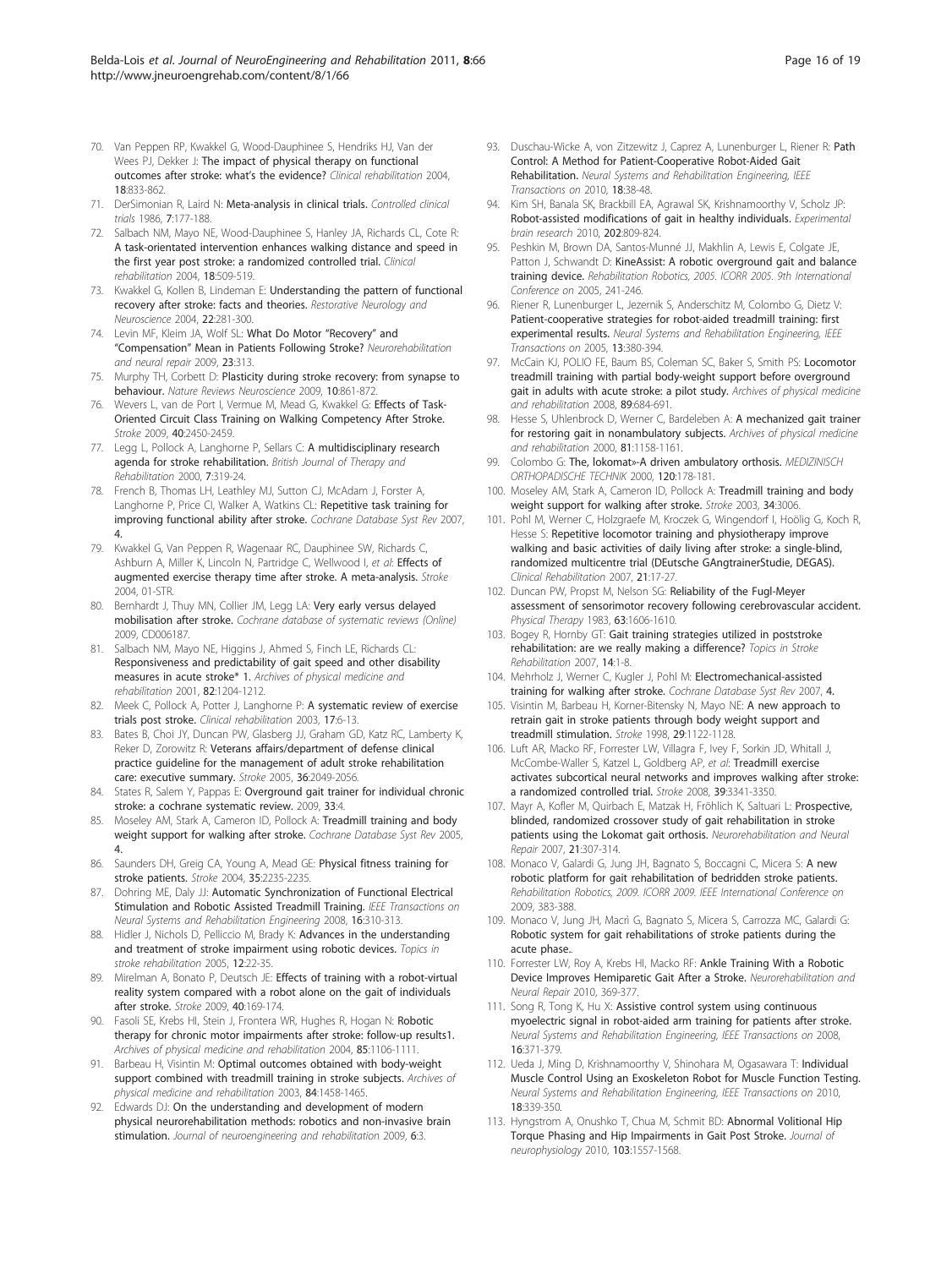- <span id="page-17-0"></span>114. Hornby TG, Campbell DD, Kahn JH, Demott T, Moore JL, Roth HR: Enhanced gait-related improvements after therapist-versus roboticassisted locomotor training in subjects with chronic stroke: a randomized controlled study. Stroke 2008, 39:1786-1792.
- 115. Hidler J, Nichols D, Pelliccio M, Brady K, Campbell DD, Kahn JH, Hornby TG: Multicenter randomized clinical trial evaluating the effectiveness of the Lokomat in subacute stroke. Neurorehabilitation and Neural Repair 2009, 23:5-13.
- 116. Dobkin BH: Strategies for stroke rehabilitation. The Lancet Neurology 2004, 3:528-536.
- 117. Iosa M, Morone G, Bragoni M, De Angelis D, Venturiero V, Coiro P, Pratesi L, Paolucci S: Driving electromechanically assisted Gait Trainer for people with stroke. Journal of Rehabilitation Research and Development 48:135-146.
- 118. Morone G, Bragoni M, Iosa M, De Angelis D, Venturiero V, Coiro P, Pratesi L, Paolucci S: Who may benefit from robotic-assisted gait training? A randomized clinical trial in patients with subacute stroke. 2011.
- 119. Moreno JC, del Ama AJ, de los Reyes-Guzmán A, Gil-Agudo Á, Ceres R, Pons JL: Neurorobotic and hybrid management of lower limb motor disorders: a review. Medical and Biological Engineering and Computing 2011, 1-12.
- 120. Robbins SM, Houghton PE, Woodbury MG, Brown JL: The therapeutic effect of functional and transcutaneous electric stimulation on improving gait speed in stroke patients: a meta-analysis. Archives of physical medicine and rehabilitation 2006, 87:853-859.
- 121. Bogataj U, Gros N, Kljajic M, Acimovic R, Malezic M: The rehabilitation of gait in patients with hemiplegia: a comparison between conventional therapy and multichannel functional electrical stimulation therapy. Physical Therapy 1995, 75:490-502.
- 122. Stanic U, Acimović-Janezic R, Gros N, Trnkoczy A, Bajd T, Kljajić M: Multichannel electrical stimulation for correction of hemiplegic gait. Methodology and preliminary results. Scandinavian journal of rehabilitation medicine 1978, 10:75-92.
- 123. Bogataj U, Gros N, Malezic M, Kelih B, Kljajic M, Acimovic R: Restoration of gait during two to three weeks of therapy with multichannel electrical stimulation. Physical Therapy 1989, 69:319.
- 124. Bogataj U, Gros N, Kljajic M, Acimovic-Janezic R: Enhanced rehabilitation of gait after stroke: a case report of a therapeutic approach using multichannel functional electrical stimulation. Rehabilitation Engineering, IEEE Transactions on 2002, 5:221-232.
- 125. Kottink AI, Oostendorp LJ, Buurke JH, Nene AV, Hermens HJ, IJzerman MJ: The orthotic effect of functional electrical stimulation on the improvement of walking in stroke patients with a dropped foot: a systematic review. Artificial organs 2004, 28:577-586.
- 126. Teasell RW, Foley NC, Bhogal SK, Speechley MR: An evidence-based review of stroke rehabilitation. Topics in stroke Rehabilitation 2002, 10:29-58.
- 127. Ng MF, Tong RK, Li LS: A pilot study of randomized clinical controlled trial of gait training in subacute stroke patients with partial body-weight support electromechanical gait trainer and functional electrical stimulation: six-month follow-up. Stroke 2008, 39:154-160.
- 128. Tong RK, Ng MF, Li LS, So EF: Gait training of patients after stroke using an electromechanical gait trainer combined with simultaneous functional electrical stimulation. Physical Therapy 2006, 86:1282-1294.
- 129. Chae J: Neuromuscular electrical stimulation for motor relearning in hemiparesis. Physical medicine and rehabilitation clinics of North America 2003, 14:93-109.
- 130. Krakauer JW: Motor learning: its relevance to stroke recovery and neurorehabilitation. Current Opinion in Neurology 2006, 19:84-90.
- 131. Barsi GI, Popovic DB, Tarkka IM, Sinkjaer T, Grey MJ: Cortical excitability changes following grasping exercise augmented with electrical stimulation. Experimental brain research 2008, 191:57-66.
- 132. Buch E, Weber C, Cohen LG, Braun C, Dimyan MA, Ard T, Mellinger J, Caria A, Soekadar S, Fourkas A, et al: Think to move: a neuromagnetic brain-computer interface (BCI) system for chronic stroke. Stroke 2008, 39:910-917.
- 133. Wolpaw JR, Birbaumer N, McFarland DJ, Pfurtscheller G, Vaughan TM: Braincomputer interfaces for communication and control. Clinical neurophysiology 2002, 113:767-791.
- 134. Birbaumer N, Kubler A, Ghanayim N, Hinterberger T, Perelmouter J, Kaiser J, Iversen I, Kotchoubey B, Neumann N, Flor H: The thought translation device (TTD) for completely paralyzed patients. Rehabilitation Engineering, IEEE Transactions on 2000, 8:190-193.
- 135. Pfurtscheller G, Müller GR, Pfurtscheller J, Gerner HJ, Rupp R; [] Thought'control of functional electrical stimulation to restore hand grasp in a patient with tetraplegia. Neuroscience letters 2003, 351:33-36.
- 136. Allison BZ, Wolpaw EW, Wolpaw JR: Braincomputer interface systems: progress and prospects. Expert review of medical devices 2007, 4:463-474.
- 137. Sepulveda F: An Overview of BMIs. International Review of Neurobiology 2009, 86:93-106.
- 138. Min BK, Marzelli MJ, Yoo SS: Neuroimaging-based approaches in the brain-computer interface. Trends in biotechnology 2010, 552-560.
- 139. Daly JJ, Wolpaw JR: Brain-computer interfaces in neurological rehabilitation. The Lancet Neurology 2008, 7:1032-1043.
- 140. Birbaumer N: Breaking the silence: brain-computer interfaces (BCI) for communication and motor control. Psychophysiology 2006, 43:517-532.
- 141. Wolpaw JR, Birbaumer N, McFarland DJ, Pfurtscheller G, Vaughan TM: Braincomputer interfaces for communication and control. Clinical neurophysiology 2002, 113:767-791.
- 142. Birbaumer N, Murquialday AR, Cohen L: Brain-computer interface in paralysis. Current opinion in neurology 2008, 21:634-638.
- 143. Mason SG, Bashashati A, Fatourechi M, Navarro KF, Birch GE: A comprehensive survey of brain interface technology designs. Annals of Biomedical Engineering 2007, 35:137-169.
- 144. Pfurtscheller G, Neuper C, Flotzinger D, Pregenzer M: EEG-based discrimination between imagination of right and left hand movement. Electroencephalography and clinical Neurophysiology 1997, 103:642-651.
- 145. Pfurtscheller G. Neuper C: Future prospects of ERD/ERS in the context of brain-computer interface (BCI) developments. Progress in Brain Research 2006, 159:433-437.
- 146. Wolpaw JR, McFarland DJ, Vaughan TM, Schalk G: The Wadsworth Center brain-computer interface (BCI) research and development program. Neural Systems and Rehabilitation Engineering, IEEE Transactions on 2003,  $11:1-4$
- 147. Mellinger J, Schalk G, Braun C, Preissl H, Rosenstiel W, Birbaumer N, Kubler A: An MEG-based brain-computer interface (BCI). Neuroimage 2007, 36:581-593.
- 148. Scherer R, Graimann B, Huggins JE, Levine SR, Pfurtscheller G: Frequency Component Selection for an ECoG-based Brain-Computer Interface. Auswahl von Frequenzkomponenten aus ECoG-Signalen zur Steuerung eines Brain Computer Interface. Biomedizinische Technik/Biomedical Engineering 2003, 48:31-36.
- 149. Leuthardt EC, Schalk G, Wolpaw JR, Ojemann JG, Moran DW: A braincomputer interface using electrocorticographic signals in humans. Journal of Neural Engineering 2004, 1:63-71.
- 150. Shenoy P, Miller KJ, Ojemann JG, Rao RP: Generalized features for electrocorticographic BCIs. Biomedical Engineering, IEEE Transactions on 2008, 55:273-280.
- 151. Sitaram R, Weiskopf N, Caria A, Veit R, Erb M, Birbaumer N: fMRI braincomputer interfaces. Signal Processing Magazine, IEEE 2008, 25:95-106.
- 152. Coyle SM, Ward TE, Markham CM: Brain-computer interface using a simplified functional near-infrared spectroscopy system. Journal of neural engineering 2007, 4:219-226.
- 153. Sitaram R, Zhang H, Guan C, Thulasidas M, Hoshi Y, Ishikawa A, Shimizu K, Birbaumer N: Temporal classification of multichannel near-infrared spectroscopy signals of motor imagery for developing a brain-computer interface. NeuroImage 2007, 34:1416-1427.
- 154. Carrillo-de-la-Pena MT, Galdo-Alvarez S, Lastra-Barreira C: Equivalent is not equal: Primary motor cortex (MI) activation during motor imagery and execution of sequential movements. Brain research 2008, 1226:134-143.
- 155. Pfurtscheller G, Neuper C: Event-related synchronization of mu rhythm in the EEG over the cortical hand area in man. Neuroscience letters 1994, 174:93-96.
- 156. Neuper C, Pfurtscheller G: Event-related dynamics of cortical rhythms: frequency-specific features and functional correlates. International Journal of Psychophysiology 2001, 43:41-58.
- 157. Pfurtscheller G, Neuper C: Motor imagery and direct brain-computer communication. Proceedings of the IEEE 2001, 89:1123-1134.
- 158. Kübler A, Nijboer F, Mellinger J, Vaughan TM, Pawelzik H, Schalk G, McFarland DJ, Birbaumer N, Wolpaw JR: Patients with ALS can use sensorimotor rhythms to operate a brain-computer interface. Neurology 2005, 64:1775-1777.
- 159. Muller-Putz GR, Zimmermann D, Graimann B, Nestinger K, Korisek G, Pfurtscheller G: Event-related beta EEG-changes during passive and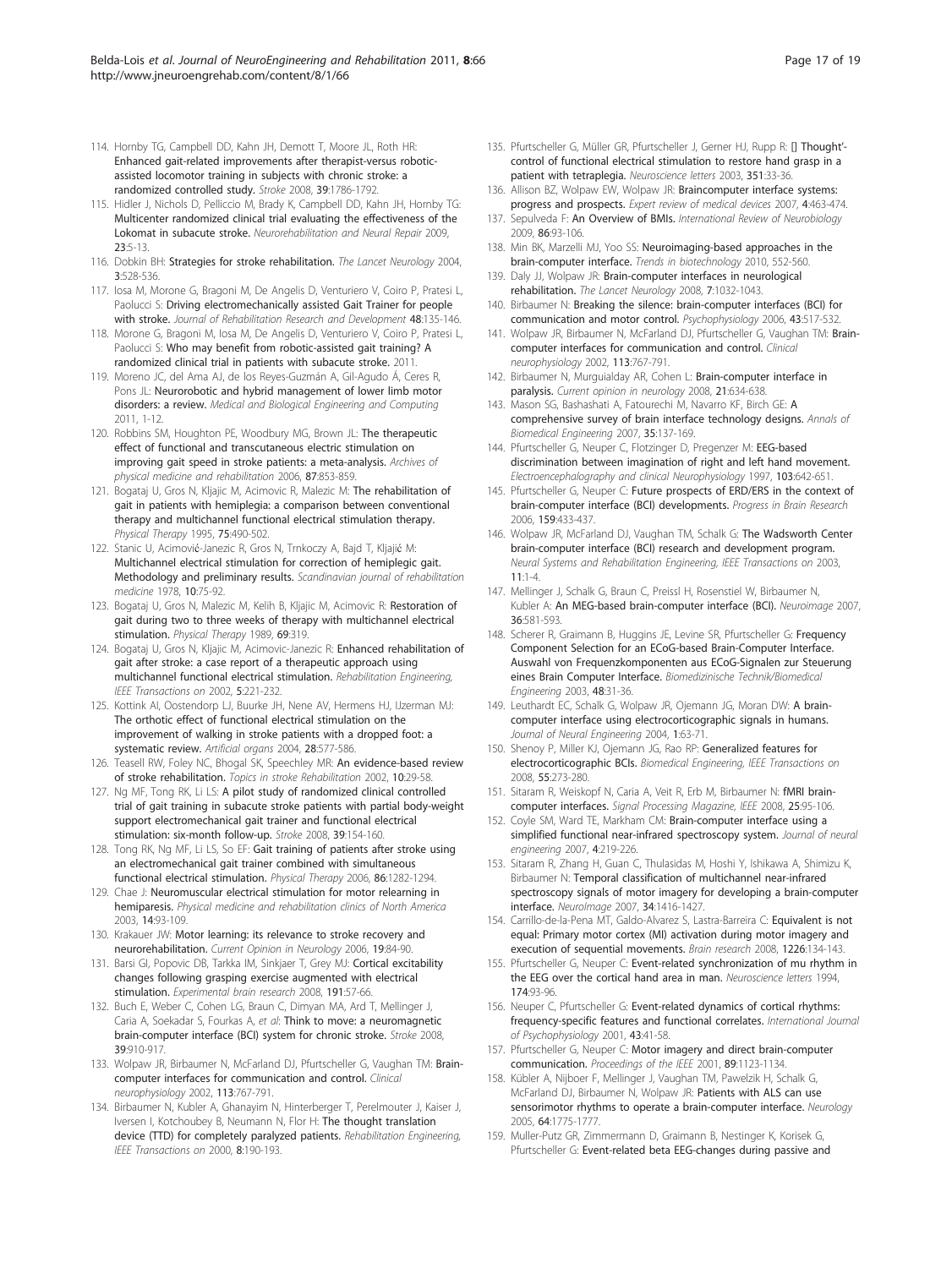<span id="page-18-0"></span>attempted foot movements in paraplegic patients. Brain research 2007, 1137:84-91.

- 160. Mattia D, Cincotti F, Astolfi L, de Vico Fallani F, Scivoletto G, Marciani MG, Babiloni F: Motor cortical responsiveness to attempted movements in tetraplegia: Evidence from neuroelectrical imaging. Clinical Neurophysiology 2009, 120:181-189.
- 161. Scherer R, Mohapp A, Grieshofer P, Pfurtscheller G, Neuper C: Sensorimotor EEG patterns during motor imagery in hemiparetic stroke patients. Int J Bioelectromagn 2007, 9:155-162.
- 162. Page SJ, Levine P, Leonard A: Mental practice in chronic stroke: results of a randomized, placebo-controlled trial. Stroke 2007, 38:1293-1297.
- 163. Sharma N, Pomeroy VM, Baron JC: Motor imagery: a backdoor to the motor system after stroke? Stroke 2006, 37:1941-1952.
- 164. Broetz D, Braun C, Weber C, Soekadar SR, Caria A, Birbaumer N: Combination of brain-computer interface training and goal-directed physical therapy in chronic stroke: a case report. Neurorehabilitation and Neural Repair 2010, 24:674.
- 165. Caria A, Weber C, Brötz D, Ramos A, Ticini LF, Gharabaghi A, Braun C, Birbaumer N: BRIEF REPORT: Chronic stroke recovery after combined BCI training and physiotherapy: A case report. Psychophysiology 2010, 578-582.
- 166. Daly JJ, Cheng R, Rogers J, Litinas K, Hrovat K, Dohring M: Feasibility of a new application of noninvasive brain computer interface (BCI): a case study of training for recovery of volitional motor control after stroke. Journal of Neurologic Physical Therapy 2009, 33:203-211.
- 167. Mark J, Wolpaw JR: Clinical Applications of Brain-Computer Interfaces: Current State and Future Prospects. 2009, 2:187-199.
- 168. Wang W, Collinger JL, Perez MA, Tyler-Kabara EC, Cohen LG, Birbaumer N, Brose SW, Schwartz AB, Boninger ML, Weber DJ: Neural interface technology for rehabilitation: exploiting and promoting neuroplasticity. Physical medicine and rehabilitation clinics of North America 2010, 21:157-178.
- 169. Soekadar SR, Birbaumer N, Cohen LG, Cohen LG: Brain-computer-interfaces in the rehabilitation of stroke and neurotrauma..
- 170. Ang KK, Guan C, Chua SG, Ang BT, Kuah C, Wang C, Phua KS, Chin ZY, Zhang H: A clinical study of motor imagery-based brain-computer interface for upper limb robotic rehabilitation. Engineering in Medicine and Biology Society, 2009. EMBC 2009. Annual International Conference of the IEEE 2009, 5981-5984.
- 171. Ang KK, Guan C, Chua KS, Ang BT, Kuah C, Wang C, Phua KS, Chin ZY, Zhang H: Clinical study of neurorehabilitation in stroke using EEG-based motor imagery brain-computer interface with robotic feedback. Engineering in Medicine and Biology Society (EMBC), 2010 Annual International Conference of the IEEE 2010, 5549-5552.
- 172. Platz T, Kim IH, Engel U, Kieselbach A, Mauritz KH: Brain activation pattern as assessed with multi-modal EEG analysis predict motor recovery among stroke patients with mild arm paresis who receive the Arm Ability Training. Restorative neurology and neuroscience 2002, 20:21-36.
- 173. Daly JJ, Fang Y, Perepezko EM, Siemionow V, Yue GH: Prolonged cognitive planning time, elevated cognitive effort, and relationship to coordination and motor control following stroke. Neural Systems and Rehabilitation Engineering, IEEE Transactions on 2006, 14:168-171.
- 174. Prasad G, Herman P, Coyle D, McDonough S, Crosbie J: Using motor imagery based brain-computer interface for post-stroke rehabilitation. Neural Engineering, 2009. NER'09. 4th International IEEE/EMBS Conference on 2009, 258-262.
- 175. Girijesh P, Pawel H, Damien C, Suzanne MD, Jacqueline C: Applying a brain-computer interface to support motor imagery practice in people with stroke for upper limb recovery: a feasibility study. Journal of NeuroEngineering and Rehabilitation 7.
- 176. Tan HG, Kong KH, Shee CY, Wang CC, Guan CT, Ang WT: Post-acute stroke patients use brain-computer interface to activate electrical stimulation. Engineering in Medicine and Biology Society (EMBC), 2010 Annual International Conference of the IEEE 2010, 4234-4237.
- 177. Dickstein R, Deutsch JE: Motor imagery in physical therapist practice. Physical therapy 2007, 87:942.
- 178. Dickstein R, Dunsky A, Marcovitz E: Motor imagery for gait rehabilitation in post-stroke hemiparesis. Physical therapy 2004, 84:1167.
- 179. Malouin F, Richards CL: Mental practice for relearning locomotor skills. Physical therapy 2010, 90:240-251.
- 180. Malouin F, Richards CL, Durand A, Dovon J: Clinical assessment of motor imagery after stroke. Neurorehabilitation and Neural Repair 2008, 22:330.
- 181. Kwakkel G, et al: Probability of regaining dexterity in the flaccid upper limb. Impact of severity of paresis and time since onset in acute stroke. Stroke 2003, 2181-2186.
- 182. Broetz D, Braun C, Weber C, Soekadar SR, Caria A, Birbaumer N: Combination of brain-computer interface training and goal-directed physical therapy in chronic stroke: a case report. Neurorehabilitation and Neural Repair 2010, 24:674-679.
- 183. Pressaco A, Forrester L, Contreras Vidal JL: Towards a non-invasive brainmachine interface system to restore gait function in humans. Integrating Technology and Medicine for a Healthier Tomorrow Boston; 2011, 4588-4591.
- 184. Villringer A, Obrig H: Near Infrared Spectroscopy and Imaging Amsterdam: Elsevier Science; 2002.
- 185. Atsumori H, Kiguchi M, Obata A, Sato H, Katura T, Utsugi K, Funane T, Maki A: Development of a multi-channel, portable optical topography system. Engineering in Medicine and Biology Society, 2007. EMBS 2007. 29th Annual International Conference of the IEEE 2007, 3362-3364.
- 186. Hoshi Y: Functional near-infrared spectroscopy: current status and future prospects. Journal of Biomedical Optics 2007, 12:062106.
- 187. Hoshi Y, Kobayashi N, Tamura M: Interpretation of near-infrared spectroscopy signals: a study with a newly developed perfused rat brain model. Journal of Applied Physiology 2001, 90:1657-1662.
- 188. Miyai I, Tanabe HC, Sase I, Eda H, Oda I, Konishi I, Tsunazawa Y, Suzuki T, Yanagida T, Kubota K: Cortical mapping of gait in humans: a nearinfrared spectroscopic topography study. Neuroimage 2001, 14:1186-1192.
- 189. Suzuki M, Miyai I, Ono T, Oda I, Konishi I, Kochiyama T, Kubota K: Prefrontal and premotor cortices are involved in adapting walking and running speed on the treadmill: an optical imaging study. Neuroimage 2004, 23:1020-1026.
- 190. Mihara M, Miyai I, Hatakenaka M, Kubota K, Sakoda S: Role of the prefrontal cortex in human balance control. Neuroimage 2008, 43:329-336.
- 191. Suzuki M, Miyai I, Ono T, Kubota K: Activities in the frontal cortex and gait performance are modulated by preparation. An fNIRS study. Neuroimage 2008, 39:600-607.
- 192. Harada T, Miyai I, Suzuki M, Kubota K: Gait capacity affects cortical activation patterns related to speed control in the elderly. Experimental brain research 2009, 193:445-454.
- 193. Miyai I, Yagura H, Oda I, Konishi I, Eda H, Suzuki T, Kubota K: Premotor cortex is involved in restoration of gait in stroke. Annals of neurology 2002, 52:188-194.
- 194. Miyai I, Yagura H, Hatakenaka M, Oda I, Konishi I, Kubota K: Longitudinal optical imaging study for locomotor recovery after stroke. Stroke 2003, 34:2866-2870.
- 195. Mihara M, Miyai I, Hatakenaka M, Kubota K, Sakoda S: Sustained prefrontal activation during ataxic gait: A compensatory mechanism for ataxic stroke? Neuroimage 2007, 37:1338-1345.
- 196. Coyle S, Ward T, Markham C, McDarby G: On the suitability of nearinfrared (NIR) systems for next-generation brain-computer interfaces. Physiological Measurement 2004, 25:815-822.
- 197. Sitaram R, Hoshi Y: Near infrared spectroscopy based brain\_computer interface. Fundamental problems of optoelectronics and microelectronics II, proceedings of the SPIE 2005.
- 198. Sitaram R, Zhang H, Guan C, Thulasidas M, Hoshi Y, Ishikawa A, Shimizu K, Birbaumer N: Temporal classification of multichannel near-infrared spectroscopy signals of motor imagery for developing a brain-computer interface. NeuroImage 2007, 34:1416-1427.
- 199. Naito M, Michioka Y, Ozawa K, Ito Y, Kiguchi M, Kanazawa T: A communication means for totally locked-in ALS patients based on changes in cerebral blood volume measured with near-infrared light. IEICE transactions on information and systems 2007, 90:1028-1037.
- 200. Bauernfeind G, Leeb R, Wriessnegger SC, Pfurtscheller G: Development, setup and first results for a one-channel near-infrared spectroscopy system/Entwicklung, Aufbau und vorläufige Ergebnisse eines Einkanal-Nahinfrarot-Spektroskopie-Systems. Biomedizinische Technik 2008, 53:36-43.
- 201. Pfurtscheller G, Allison BZ, Brunner C, Bauernfeind G, Solis-Escalante T, Scherer R, Zander TO, Mueller-Putz G, Neuper C, Birbaumer N: The hybrid BCI. Frontiers in neuroscience 2010, 4.
- 202. Sitaram R, Caria A, Veit R, Gaber T, Rota G, Kuebler A, Birbaumer N: fMRI brain-computer interface: A tool for neuroscientific research and treatment. Computational intelligence and neuroscience 2007, 2007:1-10.